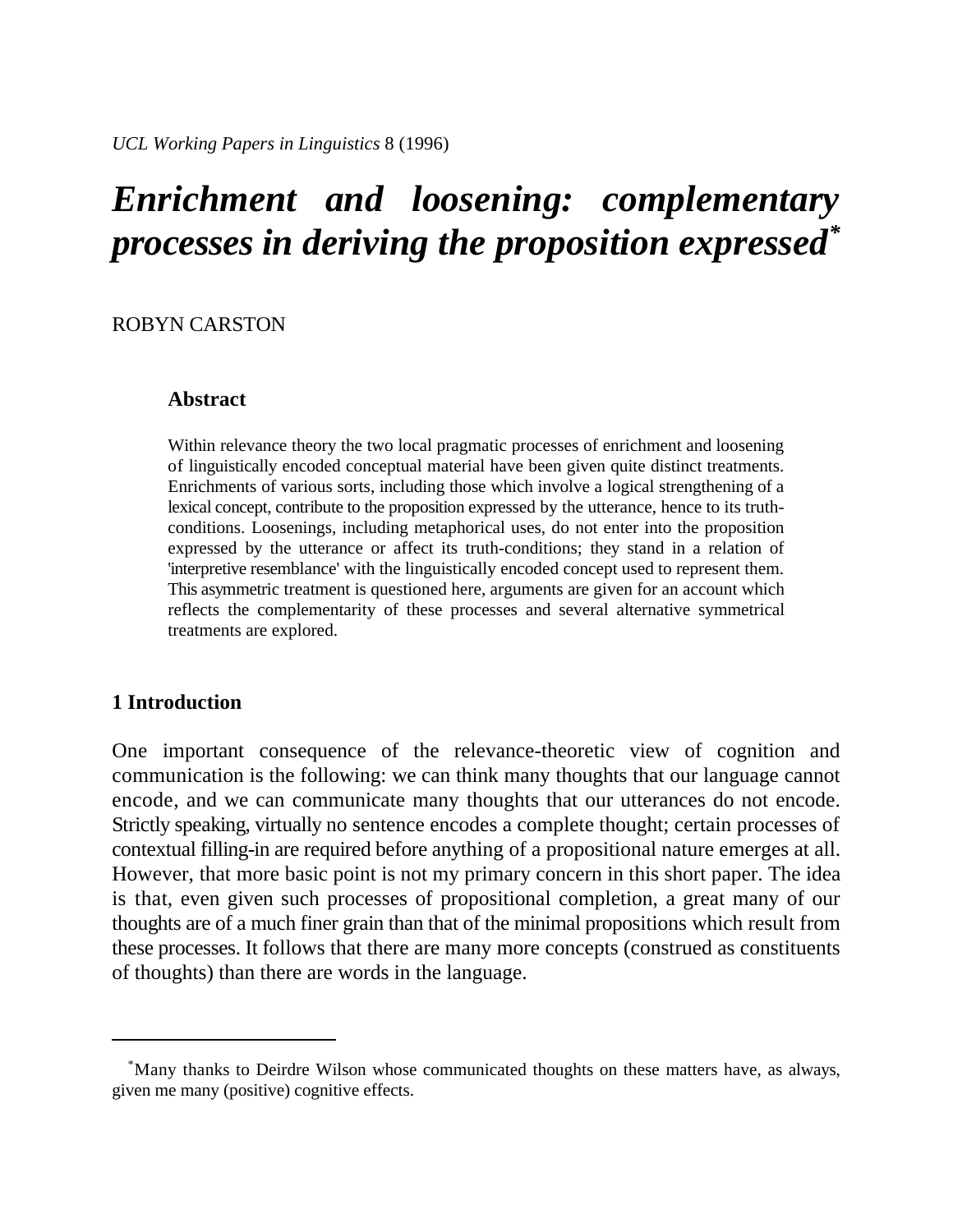One way of trying to account for this would be to suggest that words are multiply ambiguous, many of them encoding a vast number of discrete senses. This is not, of course, the way a relevance-theoretic approach to communication would explain this fact. Most other inferential pragmatic approaches to communication and interpretation would not take the ambiguity line either. The relevance theory view (Sperber & Wilson, 1986, 1995) is that our powerful inferential capabilities enable us to construct ad hoc concepts out of lexically encoded concepts during our on-line interpretation of utterances, on the hoof as it were. This process is both driven by and constrained by the inevitable considerations of processing effort and cognitive effects. The two main varieties of ad hoc concept construction that Dan Sperber and Deirdre Wilson have discussed in various lectures and seminars over the past decade are the **narrowing** of a lexically encoded concept and its **loosening** (leaving aside the echoic or quotational use of concepts for the time being). Other terms are sometimes used: narrowing is sometimes called enrichment or strengthening; loosening is sometimes called broadening or weakening. It is these processes which I want to consider here, particularly loosening or broadening, and their contribution, if any, to the proposition expressed by an utterance.

# **2 Enrichment**

This term covers a variety of cases, some of which have been discussed extensively elsewhere, for instance:

- (1) a. Everyone got drunk.
	- b. I've got nothing to wear to the party.
	- c. He handed her the scalpel and she made the incision.
	- d. The police hit the suspect and she had to go to hospital.
	- e. He begged her not to jump.

In the first two examples a domain for the quantifier to range over has to be contextually inferred, thereby narrowing down the interpretation. In the two conjunction examples, the encoded assumption that there is some connection or other between the events is further specified by the inference of a temporal relation in (1c) and a cause-consequence relation in (1d), these relations being supplied perhaps by highly accessible general knowledge schemas concerning relevant ways in which events connect up. Note that in (1c) the second conjunct is further narrowed by the obvious assumption that the incision was made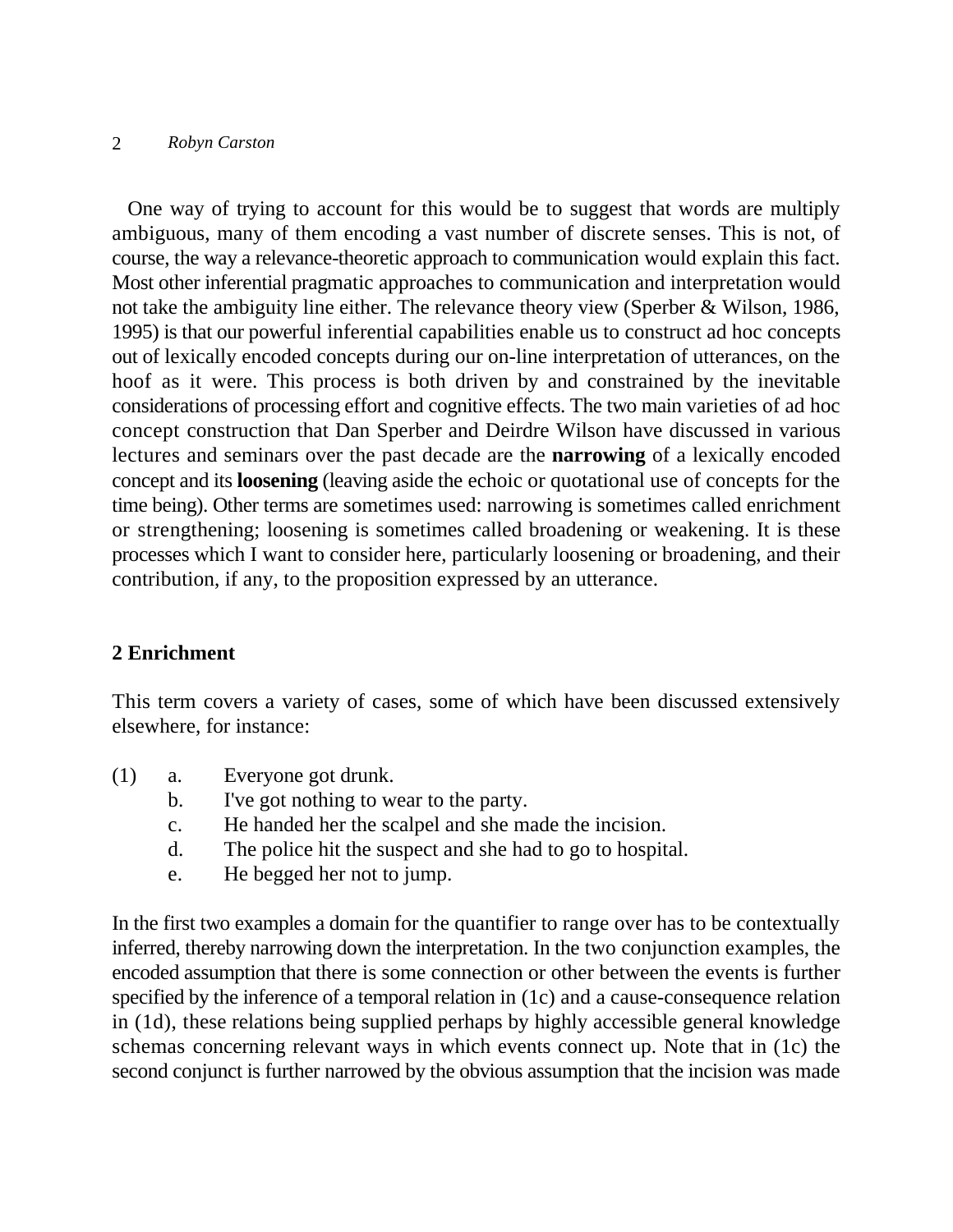with the scalpel mentioned in the first conjunct. Similarly in (1e), a further constituent may be supplied so that, in an appropriate context, this could be taken to communicate that he begged her not to jump off the ledge of a high building. I will be focusing on a slightly different type of enrichment in this paper and won't return to these examples (for detailed discussion of them, see Carston 1988, 1993; Recanati 1989, 1993; Wilson & Sperber 1993).

The examples of primary interest here are of the following sort:

- (2) a. He wears rabbit.
	- b. I want to meet some bachelors.
	- c. Mary cut the cake.
	- d. She has a brain.
	- e. The cinema is some distance from the restaurant.
	- f. Something's happened.

What distinguishes these from the previous set is that, rather than adding a conceptual constituent, the enrichment targets a particular lexical item and strengthens the concept it encodes. For instance, in (2a) the noun 'rabbit', which encodes something like *rabbit stuff*, is narrowed to *rabbit fur/skin*. One possible narrowing of the *bachelor* concept in (2b) would take place in a context in which the speaker had made it clear that she wants to settle down and have children; then the denotation of the relevant *bachelor* concept would be a subset of the set of unmarried men. A crucial component of the narrowed concept would be *eligible for marriage*. In the case of (2c), it is not any old severing of the fibres of the cake that would be communicated in most contexts but rather a particular mode of cutting; comparison with different objects of cutting makes this apparent, for instance *grass*, *hair*, *cloth*, *flesh*, etc. The last three examples have in common that their linguistically encoded content is a truism: all human beings have a brain, there is inevitably a measurable space between two locations, etc. Some pragmatic narrowing down is required, of the sort of brain she has in (2d), of the distance involved in (2e) and of the nature of the event in (2f).

In short, there is a subset relation between the extension of the concept actually communicated in these examples and the extension of the lexical concept from which it has been derived, shown schematically in (3), where L is the extension of the lexical concept and C' is the extension of the narrowed ad hoc concept, the relevant concept in each case.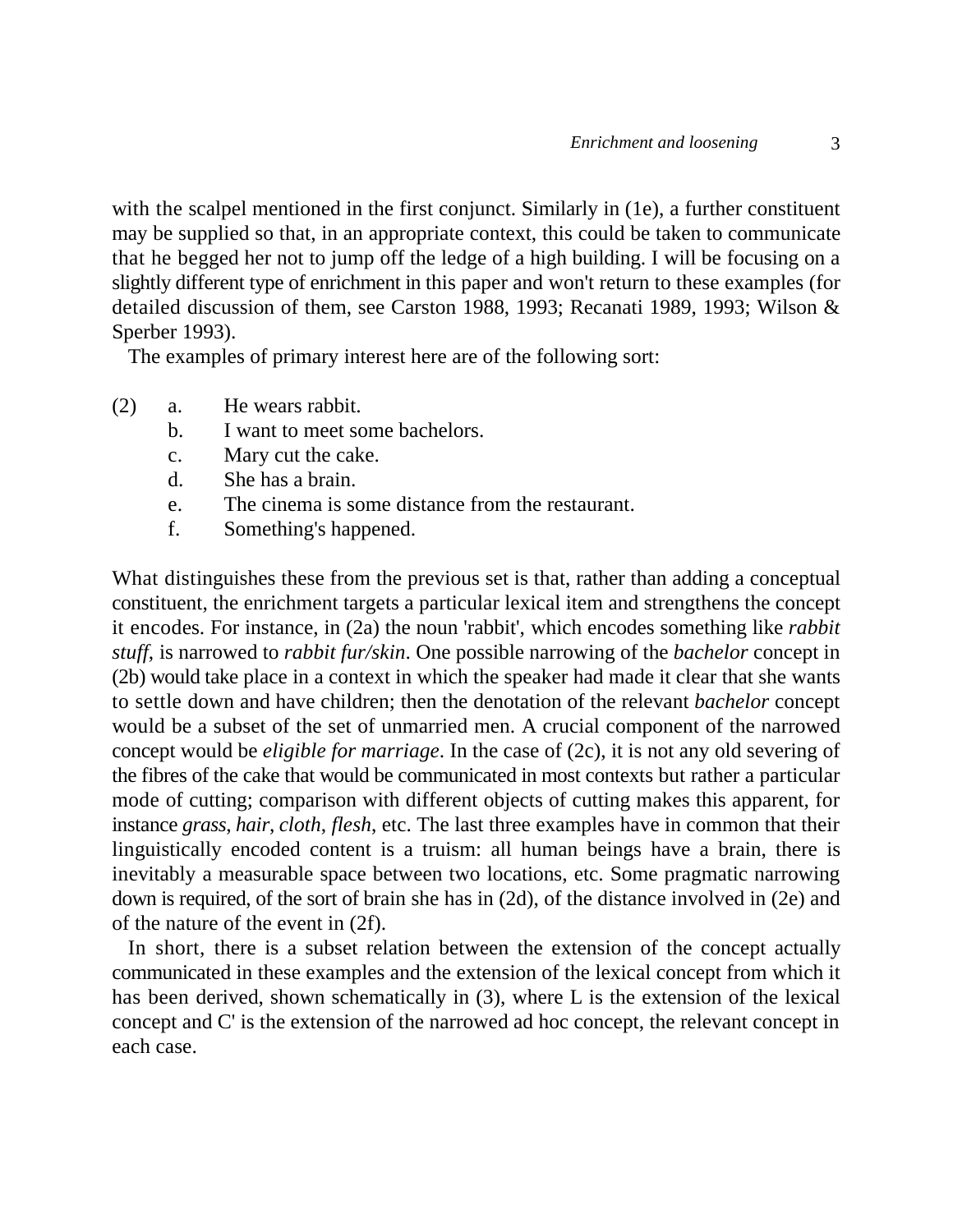(3)



Now one of the features of relevance theory which distinguishes it quite sharply from standard Gricean theory is the view that these strengthenings, of both the types exemplified in (1) and (2), may contribute to the explicit level of communication, specifically to the propositional form of the utterance. On the Gricean approach they have the status of implicatures, communicated assumptions which are independent from, external to, the core proposition communicated by the utterance ('what is said', for Grice). Relevance theorists favour the former view because, in many instances at least, these appear to contribute to the truth-conditional content of the utterance, to what makes it true or false. Various arguments and tests have been put forward in support of this view (see Carston 1988; Recanati 1989, 1993; Wilson & Sperber 1993). For the purposes of this paper I am going to assume that it is correct, so that the proposition expressed (and communicated) by (2b) is as in (4), where *bachelor'* represents the new narrowed *bachelor* concept.

# (4)  $S_x$  wants at  $t_i$  to meet some bachelors'

It is the interaction of this propositional form with a set of contextual assumptions that will give rise to contextual effects and some of those contextual assumptions will be derived from the encyclopedic entry of the narrowed concept, *bachelor'*, (for instance, that the people in question should be heterosexual, youngish, interested in marriage, etc). Finally, it should be emphasised that this narrowing is a local process; it doesn't necessarily follow that the proposition derived will always be logically stronger than the proposition before that strengthening took place, as is obvious in the case of narrowings within the scope of negation and certain quantifiers.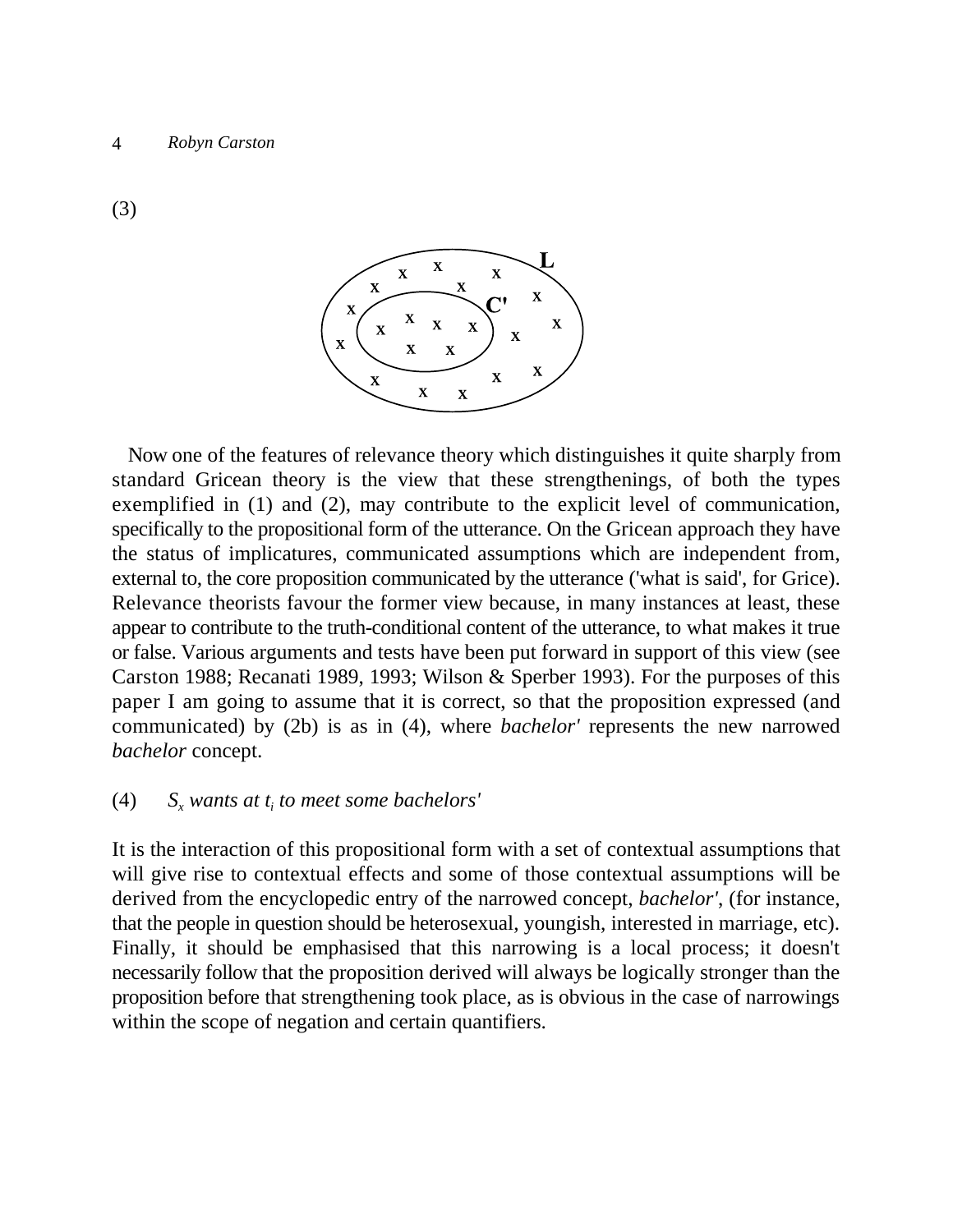# **3 Loosening**

The other, putatively opposite, process of loosening or broadening, is exemplified by the following, where the loosely used concept is the one encoded by the highlighted lexical item:

- (5) a. France is **hexagonal**.
	- b. I love **bald** men.
	- c. This steak is **raw**.
	- d. Have you eaten my chocolate **heart**?
	- e. Here's my new **flatmate**. [referring to a newly acquired cat]

This relaxing of a linguistically encoded meaning has been pretty much ignored outside the relevance-theoretic framework, though a general unease with any process of pragmatic loosening has been expressed. When discussing words which seem to have several related meanings, one stronger than the other, Grice (1978, 119) says:

If one makes the further assumption that it is more generally feasible to **strengthen** one's meaning by achieving a superimposed implicature, than to **make a relaxed use** of an expression (and I don't know how this assumption would be justified), then Modified Occam's Razor would bring in its train the principle that one should suppose a word to have a less restrictive rather than a more restrictive meaning, where choice is possible. (my emphasis)

Atlas (1992), who works within a Gricean view of pragmatics, refers to this passage and says:

The 'strengthening' assumption can be justified by discovering that there is an intelligible inference that brings about the strengthening of a speaker's meaning — intelligible in the sense that such inferences can be formulated and rationalized — but no intelligible inference that brings about the relaxation of a speaker's meaning. Loose uses of words don't seem particularly rule-governed.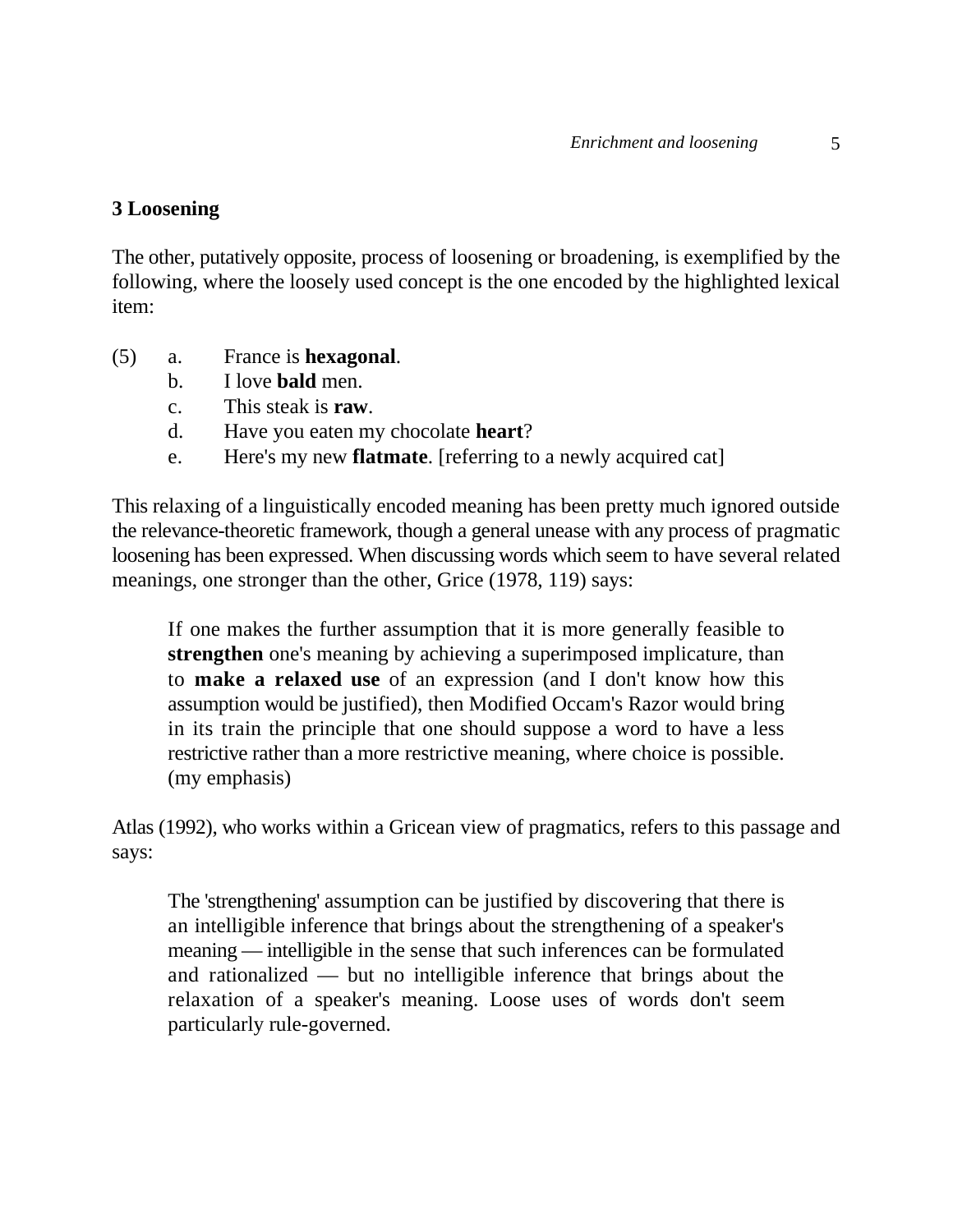But, then, what about the examples in (5)? It seems pretty clear that we do not want the concepts encoded by the lexical items 'heart' and 'flatmate' to include in their extension confectionery in the one case, nonhumans in the other. The same holds for 'hexagonal', 'bald' and 'raw', though this might need more argument to convince everyone (not, however, Grice or Atlas, who keep their semantics as minimalist as possible). Loose use is a fact and has to be accounted for by an adequate pragmatic theory. With a few notable exceptions, neo-Griceans have tended to steer clear of it.<sup>1</sup>

The standard relevance theory account of loose talk, including metaphorical talk, has been around for some time (see Sperber & Wilson 1985/6), so I'll give just its bare outline here by way of reminder. The idea is that in some instances a speaker chooses to produce an utterance which is a less-than-literal (that is, loose) interpretation of the thought she intends to communicate. This will arise when she judges that communication of her thought is facilitated by such a non-literal utterance in that it makes that thought more accessible to the hearer than a literal one would. The process of interpreting loose uses is as follows: the hearer decodes the lexically encoded concept, thereby gaining access to certain logical and encyclopedic properties; he treats the utterance as a rough guide to what the speaker intends to communicate, and, in effect, sorts through the available properties, rejecting those that are not relevant in the particular context and accepting those that are, as reflections of the speaker's view. For instance, in the case of 'raw' in (5c), the definitional property of *not cooked* would be rejected while the encyclopedic property of, say, *difficult to eat*, when applied to meat, would be maintained. The idea is that the lexical concept *raw* is in a relation of **non-identical resemblance** with the concept that figures in the speaker's thought regarding the state of the steak; that is, they share some logical and contextual implications. So also for a metaphorical statement such as 'Bill is a bulldozer', where the lexical concept *bulldozer* is used to represent the nonlexicalised concept that figures in the speaker's thought about Bill; it represents it by nonidentical resemblance.

As is well known, the relevance theory account of metaphor is very different from the Gricean account — differences that I won't go into here — and considerably more explanatory. However, there is one respect in which it stays close to the Gricean account, at least in the existing published work, and that is that utterances involving metaphorical uses of words and, in fact, loose uses quite generally, do not communicate the proposition

<sup>&</sup>lt;sup>1</sup>The exceptions are Bach (1994a, 1994b) and Recanati (1995), who both discuss a range of cases of non-literalness, within broadly Gricean frameworks. A comparison of their accounts with one another and with the relevance theory account remains to be done.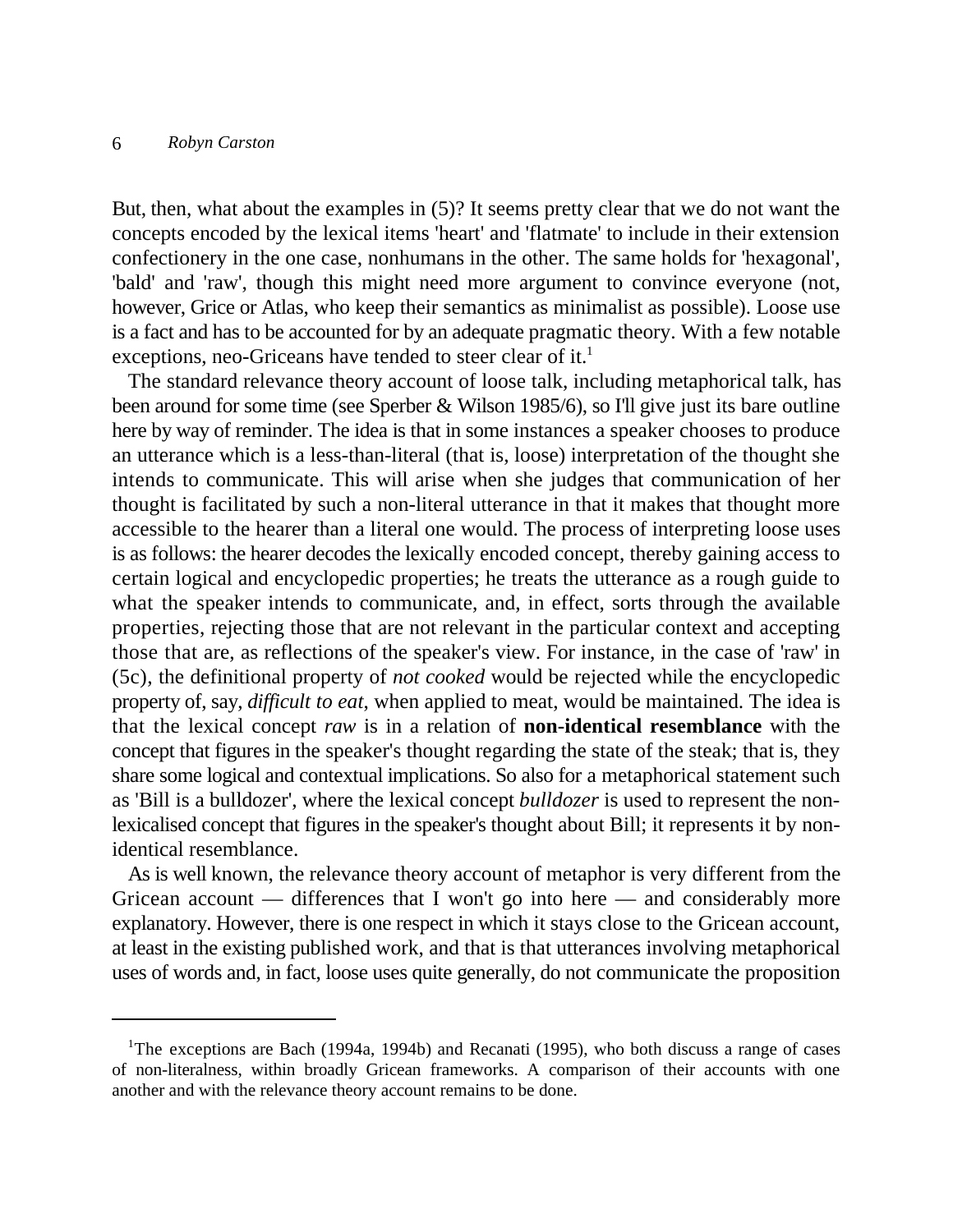they express. The propositional form is not an explicature of the utterance but just a vehicle for the communication of a range of implicatures. The same is so for Grice. When he wants to maintain that 'what is said' has, as part of its definition, that it must be meant by the speaker (in his technical sense of speaker meaning), he moves to a different term altogether in discussing metaphorical utterances. He writes of 'what a speaker makes as if to say', precisely because the proposition literally expressed in a metaphorical case is not part of speaker meaning; only the implicatures of the utterance are meant (communicated, in relevance theory terms).

What I want to question here is the prevailing relevance theory adherence to this position. It is reflected in the upper part of the diagram which summarises the Sperber/Wilson view on the descriptive and interpretive dimensions of language use:

(6)



(Sperber & Wilson 1986/1995, 232)

In this diagram the concept of 'interpretation' (or interpretive resemblance) is intended to accommodate not only literal interpretations but also the cases where a concept in the thought the speaker intends to communicate departs in certain ways from a concept featuring in the proposition expressed by the utterance, that is, cases of loose use, including metaphor.

This then marks a clear **a**symmetry between the two pragmatic processes of enrichment and loosening. Cases of enrichment contribute to the propositional form of the utterance; the result of strengthening a lexical concept gets built in as a new ad hoc concept; enrichment is taken to be one of those pragmatic processes, along with reference assignment and disambiguation, that are involved in arriving at the proposition expressed. Loosening on the other hand has no such role; the lexical concept, which provides the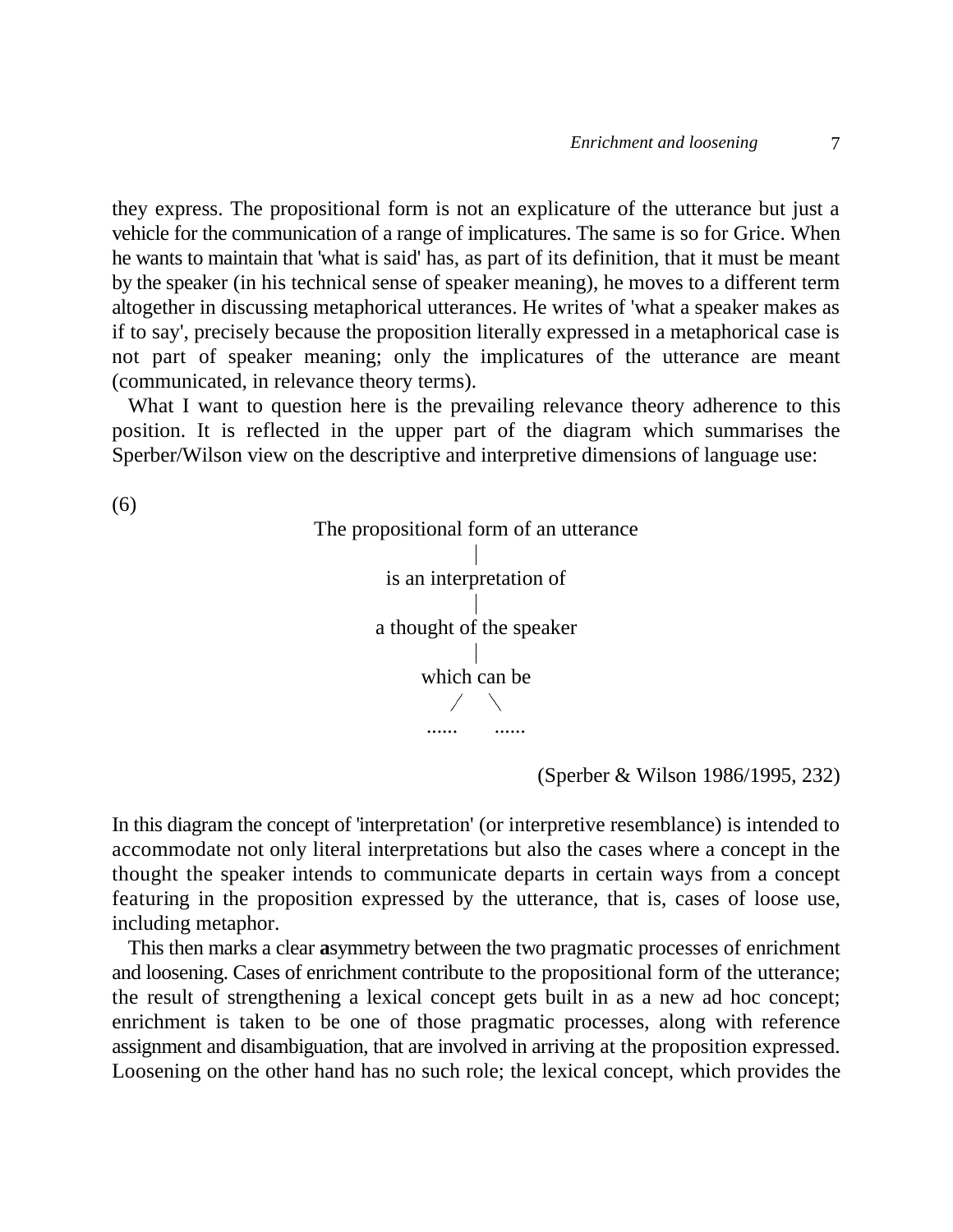point of departure for the loose use, stays in place in the propositional form of the utterance which simply resembles the one the speaker has in mind. My question is simple: why is there this asymmetry?

This question first arose for me when I heard a talk by Dan Sperber in 1989 (to appear in revised form in Sperber & Wilson forthcoming). There he discussed the narrowing and broadening of lexically encoded concepts as if they were symmetrical processes, the one adding material, the other subtracting it. In that talk he did not address the issue of why they do not both appear in the proposition expressed. If they are just two opposite processes of concept building, as they seem to be, strengthening vs. weakening, narrowing vs. broadening, i.e. a move away from strict literalness in both cases, albeit in opposite directions (above and below literalness), wouldn't we expect that either the results of both processes should figure in the proposition expressed by the utterance or that the results of neither should? This issue has now been in the air for a few years, discussed informally at our summer relevance seminars and with students at UCL working on metaphor. I think it is time to take a careful look at what the implications of moving to a symmetrical account would be. The merest beginnings will be made here.

## **4 Symmetrifying enrichment and loosening**

There are two ways, in principle, of symmetrifying: bring narrowing into line with the existing account of loosening or bring loosening into line with the propositional boosting account of enrichment. I'll look at these in that order.

To bring narrowing into line with the established relevance theoretic account of loosening would entail not building a denser concept in the enrichment case, but using the lexical concept as a jumping off point to contextual effects, as it is for loose and metaphorical uses. That is, at the level of the proposition expressed the lexical concept would remain and the enrichment of that concept or its effects would emerge as implicatures. This would, of course, involve a move back in the direction of the Gricean concept of what is said. It would maintain the section of the diagram given in (6) and in fact extend the number of cases which would fall within the concept of non-literal interpretive resemblance: enrichment cases could be seen as a particular type of interpretive resemblance where the logical implications of the propositional form of the utterance would be a proper subset of those of the thought of the speaker.

This may be workable for lexical concepts with encyclopedic entries, such as *bachelor*, with its various bachelor prototypes, bundles of features comprising chunks or units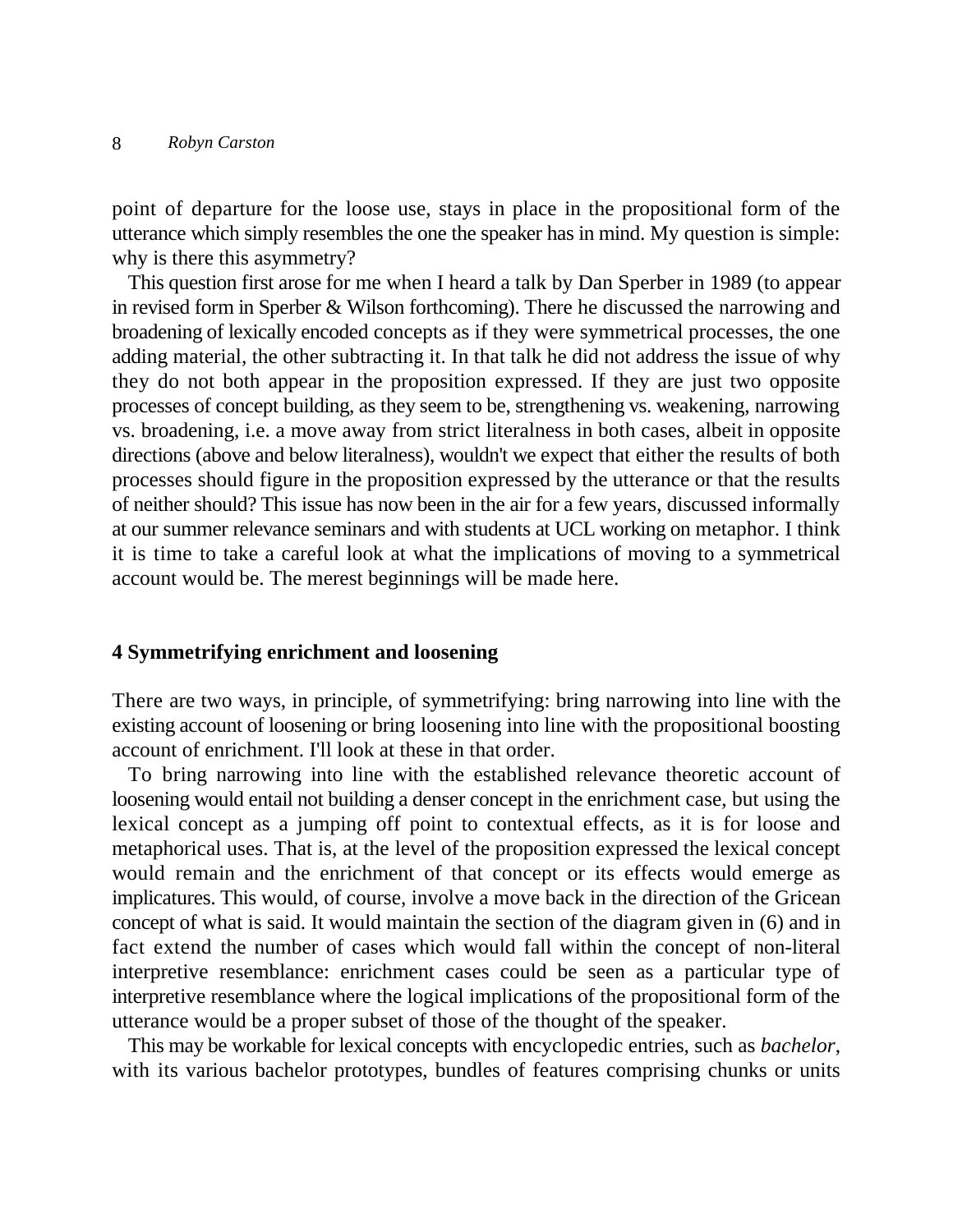within the overall encyclopedic entry. For example, in (2b) the lexical concept *bachelor* might give access to a bunch of prototypical properties of bachelors: youngish, heterosexual, free to marry, childless, etc, (along with the logical property *unmarried*), from which various implicatures regarding the sort of person the speaker wants to meet would follow. A relevance-driven sorting process, similar to that assumed in the loose use cases, would ensure that other possible bachelor prototypes, e.g. that of the fussy, old, misogynous type of bachelor, would be bypassed, as would the pope and various others who are technically bachelors but do not have the relevant properties.

However, there are a number of cases of enrichment for which this just won't work. While a range of implicatures can be easily derived from a lexical item used loosely, this is not so for at least some instances of enrichment. What a loose use entails is that, in effect, the original (lexical) concept makes available more information than you need, so you can simply disregard whatever does not contribute to relevance (cognitive effects), on the particular occasion. But, of course, the opposite is the case in many instances of narrowing/enrichment; here what the lexical concept makes available is often rather less than one needs to derive the intended effects. Examples (2e) and (2f) are such cases: nothing follows from these literal and trivial truths; the concepts of *some* and *something* simply do not give access to a rich set of specific assumptions from which the intended concept is built. These enrichments are effected in some other way, relying on contextual information from a wider range of sources, perhaps information from the perceptual environment.

Trying to treat these enrichment cases, where the lexical concept lacks anything much by way of an encyclopedic entry, as cases of interpretive resemblance would give a very odd result within relevance theory: the relevance of the utterance, its effects, would seem to derive from an interaction of contextual assumptions alone, with the proposition expressed playing no role. This is exemplified in (7), where it can be seen that the effects follow from the implicature (an implicated premise), which represents the strengthening of 'some distance', together with other accessible assumptions concerning such a situation:

(7) Proposition expressed:

There is a distance between the cinema and the restaurant.

| Implicature: The distance between the cinema and the restaurant is longer than |                |  |  |  |  |  |
|--------------------------------------------------------------------------------|----------------|--|--|--|--|--|
|                                                                                | you may think. |  |  |  |  |  |

Effects: We shouldn't plan to walk from the restaurant to the cinema, we should call a taxi to get to the cinema, etc.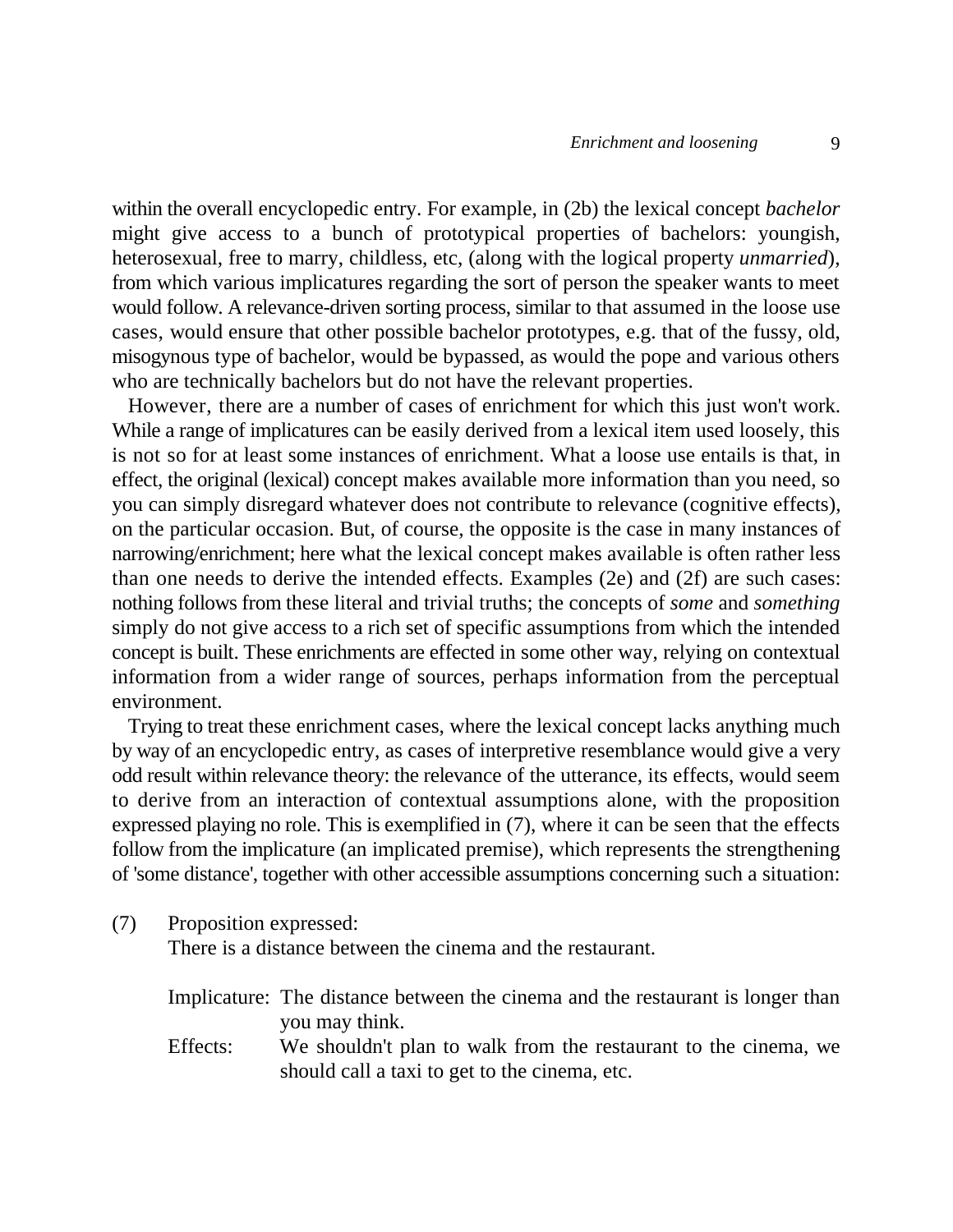On the general account of contextual effects within relevance theory this is not possible: cognitive effects follow from an inferential interaction of the proposition expressed and contextual assumptions. I conclude that this tack, a partial retreat back to Grice, as it might be seen, is not a possible way of symmetrifying the treatment of narrowed and loosened ad hoc concepts within relevance theory.

So let's consider the opposite possibility: bringing loosening into line with narrowing. This involves building into the proposition expressed an ad hoc concept, which is a weakening of the encoded lexical concept. In parallel with the representation in (4) of the propositional form of an enrichment case, we'd have the following propositional form for (5c):

(8) *[This steak]*, *is raw\*.* (where *raw\** indicates a loosening of the lexical concept *raw*)

From this, as on the original account, would follow a bunch of implicatures, communicated with varying degrees of strength: the steak is insufficiently cooked, the steak is inedible, the speaker is very unhappy with the state of the steak, the speaker wants this steak replaced by another which has received more cooking, etc.

So let us suppose this is the version of the symmetry thesis we would opt for, if we went for one at all. I shall now briefly consider some possible objections to making this move; that is, to incorporating into the proposition expressed those ad hoc concepts which are loosenings, along with those that are strengthenings, of lexical concepts.

First, someone might object that one upshot of this view of things is that some word meanings (lexical concepts) are virtually never used literally; for instance, 'bald' (meaning *totally hairless*), 'silent' (which would strictly speaking apply only to a soundproof chamber), 'hexagonal' (a property of a perfect abstract form not actually found in nature), etc. The objection would depend on the assumption that it is very implausible that words are not used literally at least some of the time. But this assumption is not very compelling; it seems quite clear that we simply do have concepts of geometrical perfection and that we use these as a point of departure in entertaining other concepts, that are approximations to them. That this might extend to quite a range of the concepts encoded in natural language should not be seen as troublesome but as a downright useful feature of language, given our undoubted capacity to recognise resemblances.

Suppose one were in the business of designing a public representation system for human communicative purposes, given that the general cognitive capacities of the species were already in place: the ability to attribute complex mental states (such as higher order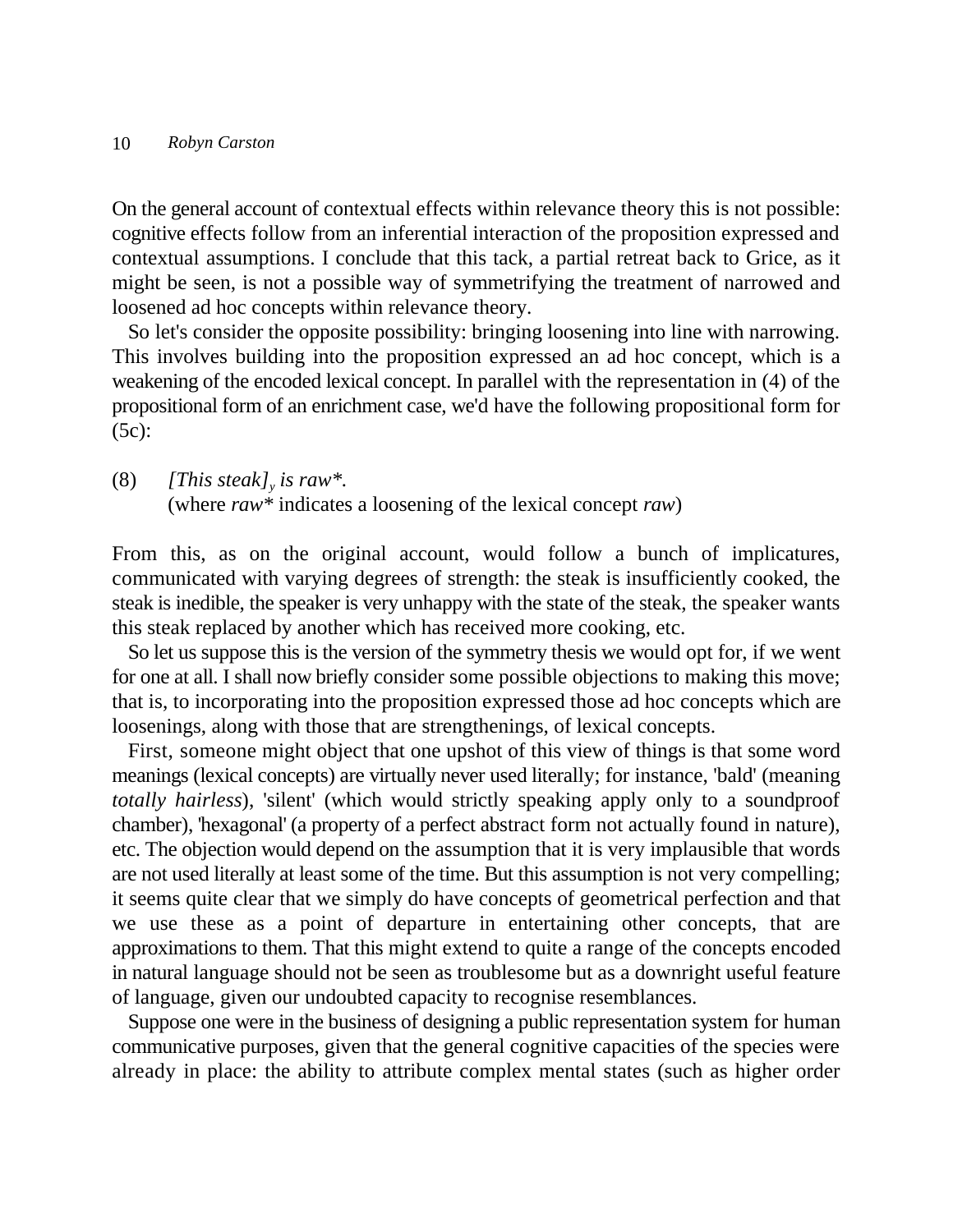beliefs and intentions) to conspecifics, the ability to draw inferences from newly impinging stimuli by placing them in a context of existing assumptions, and the ability to recognise conceptual and other resemblances from a range of points of view. I think a designer might well opt for a public representation system with quite minimal and even generally uninstantiated encodings (in the sense that little, if anything, in the actual world falls under the concept), given that these more fundamental abilities can be relied on to make the appropriate adjustments, with relative ease, in a number of directions. Perhaps then, more often than not, our communication is nonliteral in just this way.

Here's a second, this time rather theory-internal, objection. If both strengthenings and broadenings are taken to contribute to the propositional form of the utterance, then won't the propositional form of the utterance always be identical to the propositional form of the thought of the speaker, so that the distinction caught in the diagram in (6) falls away. The question really concerns the concept of 'interpretive resemblance', which is arguably one of the most constructive innovations of relevance theory. But there would be no diminishing of its importance as a result of the move being considered. Apart from its fundamental role in the account of irony and other cases involving the attribution/echo of a thought, the relation of interpretive resemblance would continue to be the key relation between lexical concepts and communicated concepts: the concepts in the logical form or semantic representation of an utterance would be in a relation of interpretive resemblance with those in the propositional forms of both the thought of the speaker and the utterance expressing that thought. The diagram would need to be adjusted and one of those adjustments might be as follows:

(9)

Logical form of the utterance (structured set of lexical concepts)

> $\overline{\phantom{a}}$ is an interpretation of  $\overline{\phantom{a}}$

Propositional form of the utterance (structured string of concepts, many of which are enrichments or loosenings of the lexical concepts)

Of course, there may well be a disparity between the thought of the speaker and the propositional form derived by the hearer on the basis of his contextual resources and guided by his search for optimal relevance. So THE propositional form of the utterance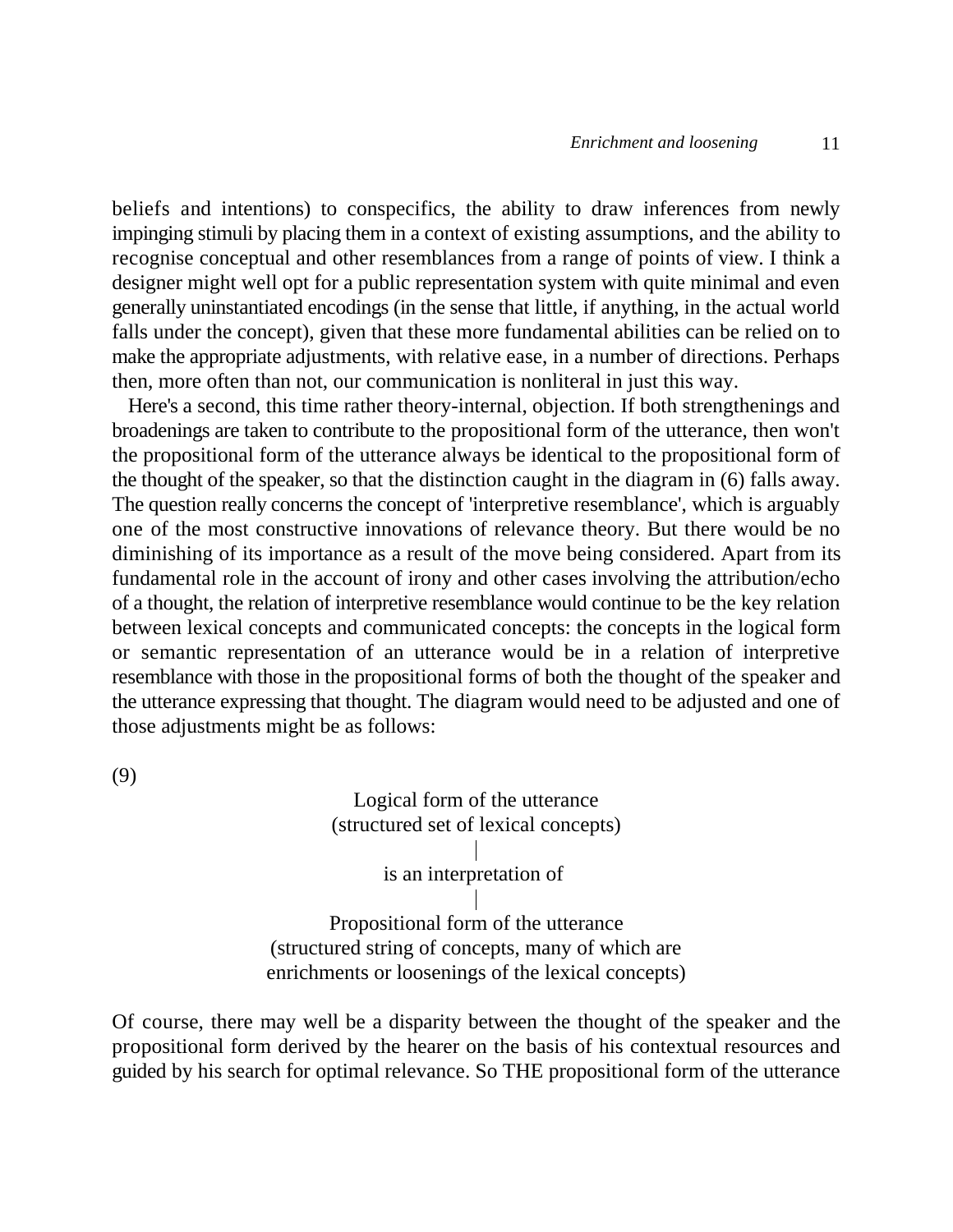is somewhat of an idealisation here, but so it was under the original conception (diagram (6)), where the propositional form admitted only ad hoc concepts which resulted from enrichment. This issue of the propositional form of, or proposition expressed by, an utterance is taken up again briefly in the final section.

The third potential objection is related to the second: wouldn't we be slipping a maxim of literalness or truthfulness back into the picture? It seems that even in the case of metaphorical utterances we would be saying that the propositional form of the utterance is a literal interpretation of the thought the speaker intends to communicate. Statements such as the following, which have been quite central to the relevance theory picture, would seem to no longer carry much weight:

(10) ...the hearer is not invariably entitled to expect a literal interpretation of the speaker's thought, nor is such an interpretation always necessary for successful communication to take place. A less-than-literal interpretation of the speaker's thought may be good enough; may indeed be better on some occasions than a strictly literal one (Sperber & Wilson 1985/6, 158)

But this is very different from the concept of literalness or truthfulness at issue in the Gricean maxim, which concerned the relation between the linguistically encoded (or conventional) meaning and that which the speaker meant or communicated. On the proposed symmetrical treatment of loose use cases, it would indeed follow that the speaker always endorses the proposition her utterance expresses, but the point is that this proposition is now going to depart even more radically than before from the literal linguistic content in the logical form of the utterance, so that the first maxim of Quality 'Do not **say** what you believe to be false' (my emphasis) is hopelessly inapplicable.

Of course, if we move to the Supermaxim of Quality: 'Try to make **your contribution** one that is true' (my emphasis) where we take 'contribution' to include both the proposition expressed and the implicatures, then it would appear that cases of loose use and metaphor conform with this. I won't argue it here but in fact this simply follows from the presumption of optimal relevance (specifically from what constitutes a contextual effect) and no separate maxim or principle is needed (see Ifantidou 1994 and Wilson 1995).

Tangentially, it should be noted that the propositional form of the utterance will now always be communicated, hence an explicature; the only level in the whole process of utterance interpretation that is not communicated is the logical form. This seems just fine to me; there was always a kind of redundancy in the standard account of loose use and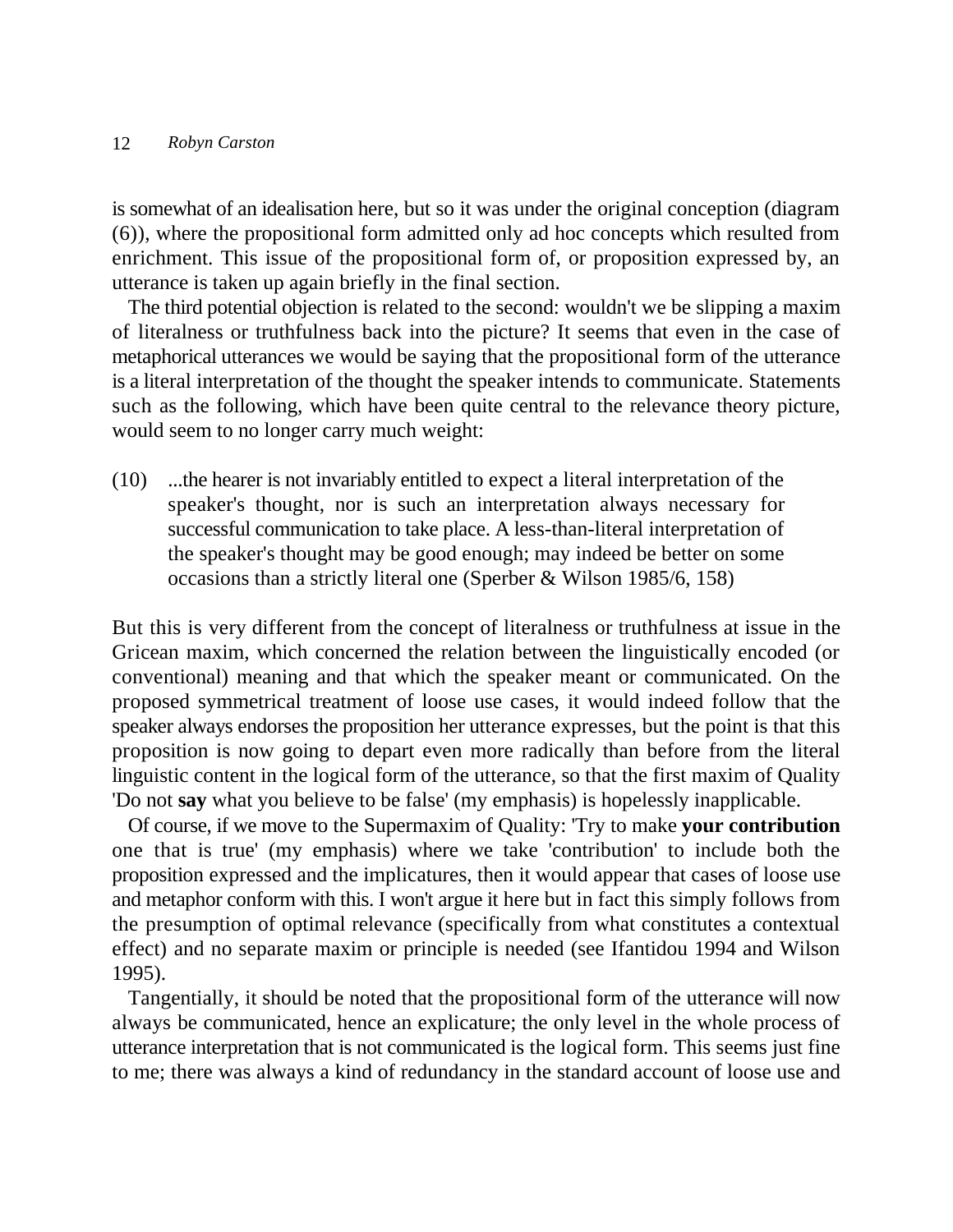metaphor in that there were two representational levels (logical form and propositional form) that were mere tools or vehicles for getting at what was in fact communicated. There is a technical point to be attended to concerning the definition of an 'explicature' as a communicated assumption which is a **development** of a logical form of the utterance; the need to spell out what the possibilities are for developing a logical form would seem even more pressing if we could in effect knock out bits of encoded linguistic content, which is what this symmetry thesis entails.

The fourth objection questions the concept of THE truth-conditional content of the utterance. First, it is not clear that we really want such a notion in our pragmatics at all, especially if, as relevance theorists tend to argue, the proper domain of a truth conditional semantic theory is thoughts/assumptions (or, at least, their propositional forms). However, suppose we did think there was good reason to maintain that concept, then wouldn't we be a bit alarmed that now an utterance of 'Bill is a bulldozer' could come out as true, provided Bill had certain properties that appear in the encyclopedic entry of the lexical concept *bulldozer* and which are central to the new non-lexical concept *bulldozer\**? Surely, the one thing we do have in this area is relatively robust intuitions that 'Bill is a bulldozer' is false and 'Bill is not a bulldozer' is true (and these intuitions are to be explained by the presence of the literal encoded concept in the propositional form of the utterance). We would be having to turn these clear intuitions right around.

Well, just how robust are these intuitions and what is their source? We can, after all, agree or disagree with someone who utters 'Bill is a bulldozer', as in (11), or even say 'that's **true**' or 'that's **not true**':

- (11) A: Bill's a bulldozer (or: a bit of a bulldozer).
	- B: He certainly is; let's not have him on the committee.
	- C: He's not really a bulldozer; in fact he's quite insecure.

It could be that 'true' is being used loosely in such a response, that what we have is loose use all the way (first the predication of bulldozerhood and then the confirmation or denial of it). But I don't see any reason to suppose that; surely what is being denied by C at the explicit level is that the ad hoc concept *bulldozer\**, formed from the loosely used lexical concept, applies to Bill. Examples of conditionals with loose or metaphorical uses of concepts in their antecedent point in the same direction:

- (12) a. If Bill is a bulldozer he'll be ideal on the committee.
	- b. If Mick is a loose cannon we better keep him out of the negotiations.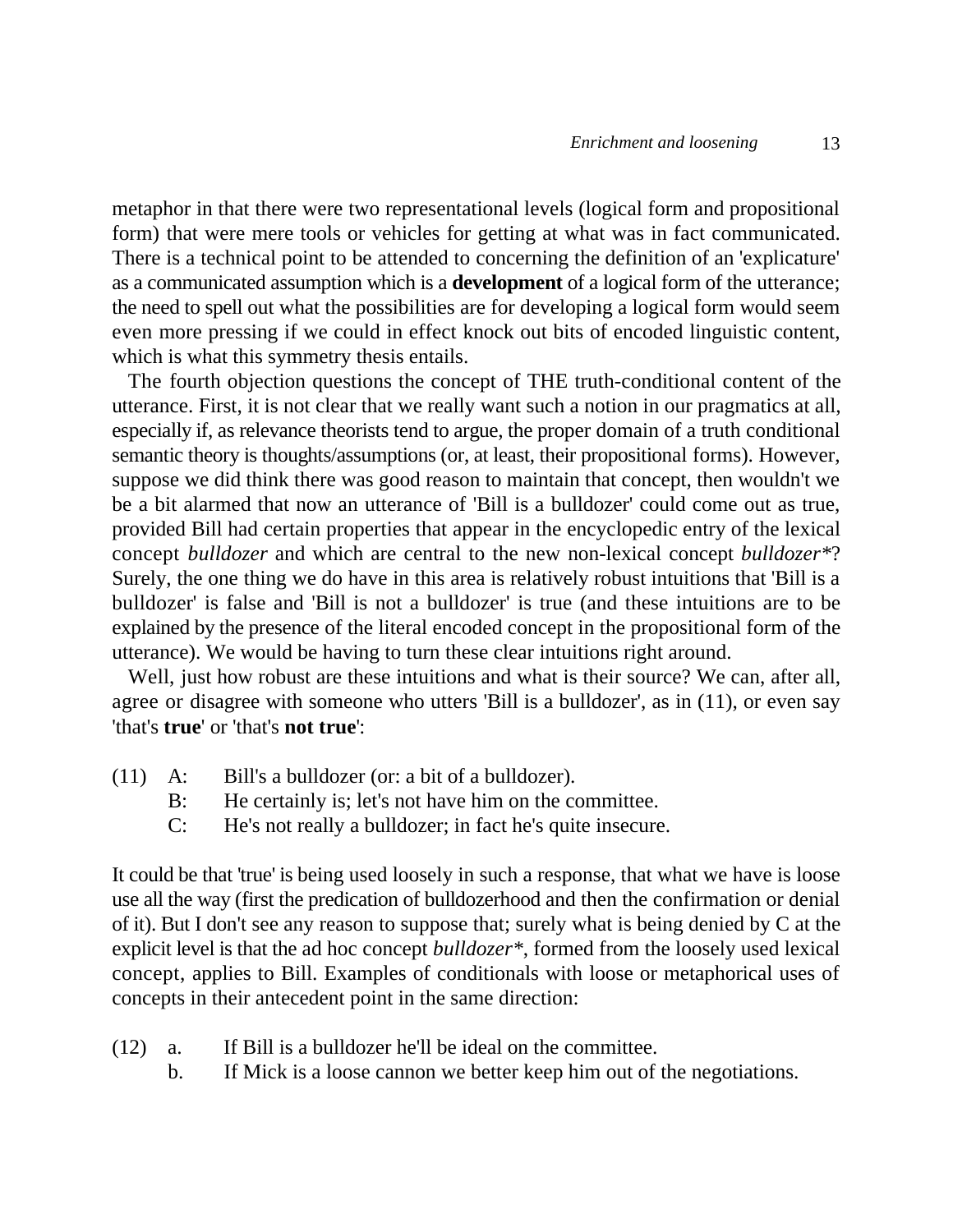It seems pretty clear that what is being communicated by (12a) is that if Bill is of a particular aggressive disposition, unmoved by the views of others, etc, he'll be ideal on the committee. If the arguments based on these various examples are right, the source of the original intuition that 'Bill's a bulldozer' is false might simply be the conceptual content of the logical form of the utterance rather than its propositional form (that is, our knowledge of word meaning).

It does not look as if there is anything in these various considerations to decisively deter us from symmetrifying the picture by building both sorts of ad hoc concepts into the proposition expressed. However, let's take a look at the process (or processES) of loosening a little more closely. In some lectures on this a year or two ago, Deirdre Wilson drew the diagram given above in (3) to illustrate the relation between a lexical concept and an enrichment of it: I interpret this as showing that the set of entities falling in the denotation of the lexical concept L contains as a proper subset the set of entities in the denotation of the strengthened ad hoc concept C'. One might think that if we are dealing in symmetrical processes then the corresponding diagram for loosening will look as in (13), where  $C^*$  is the result of loosening the lexical concept. In fact it came out as in (14), where the picture is one of a kind of concept shift or transfer rather than a simple broadening, where the denotations of the lexical concept and the concept which results from the 'loosening' process merely intersect:

(13)

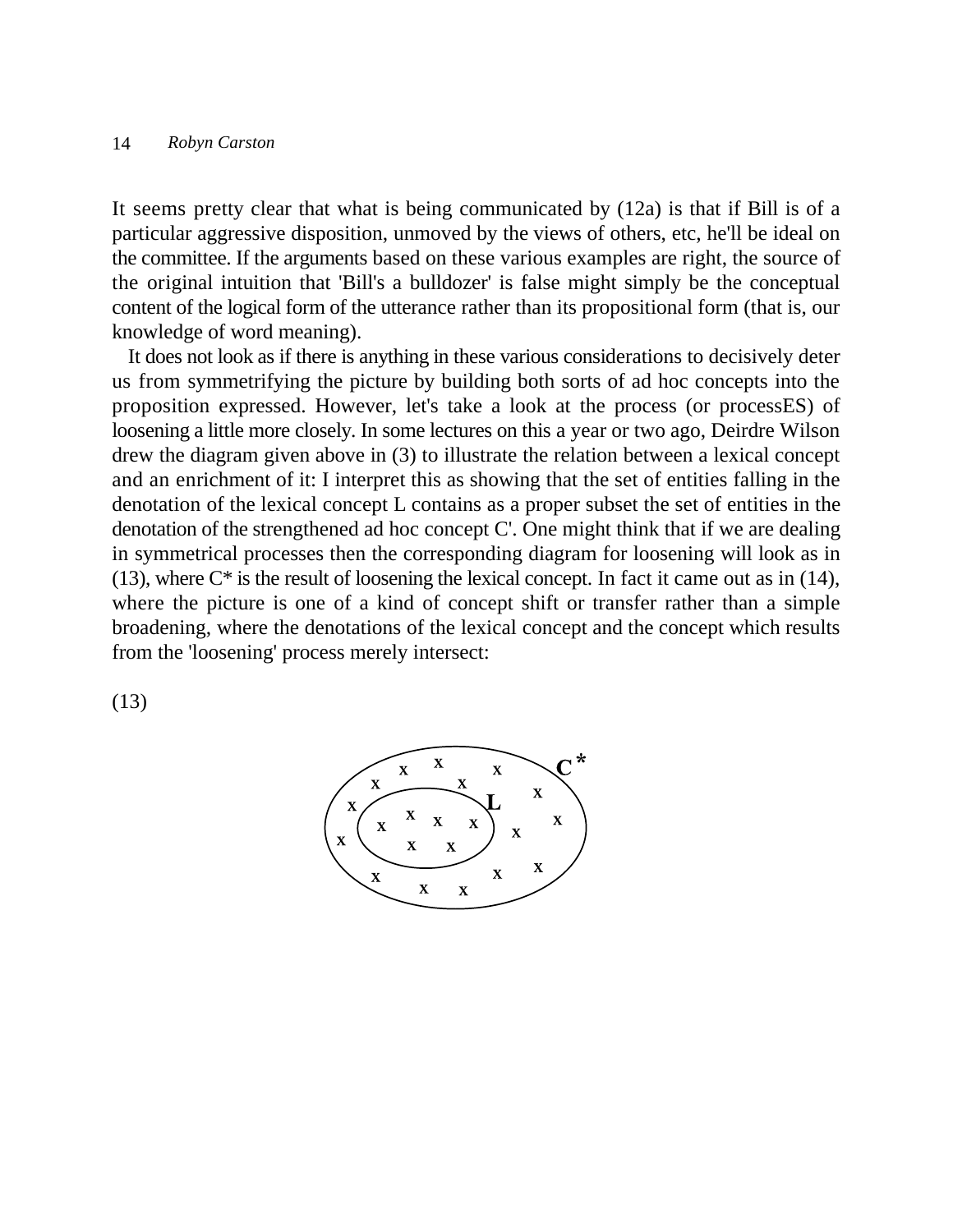

In fact, when we come to look at particular cases it looks as if there may be three subcases of loosening, only one of which seems to be the true counterpart or complement of enrichment:

(15) a.



The room is **rectangular**, The room was **silent**, John's a real **bachelor**

b.



Where's my plastic **duck**?, Bill is a **bulldozer**, The fringed **curtains** of thine eyes advance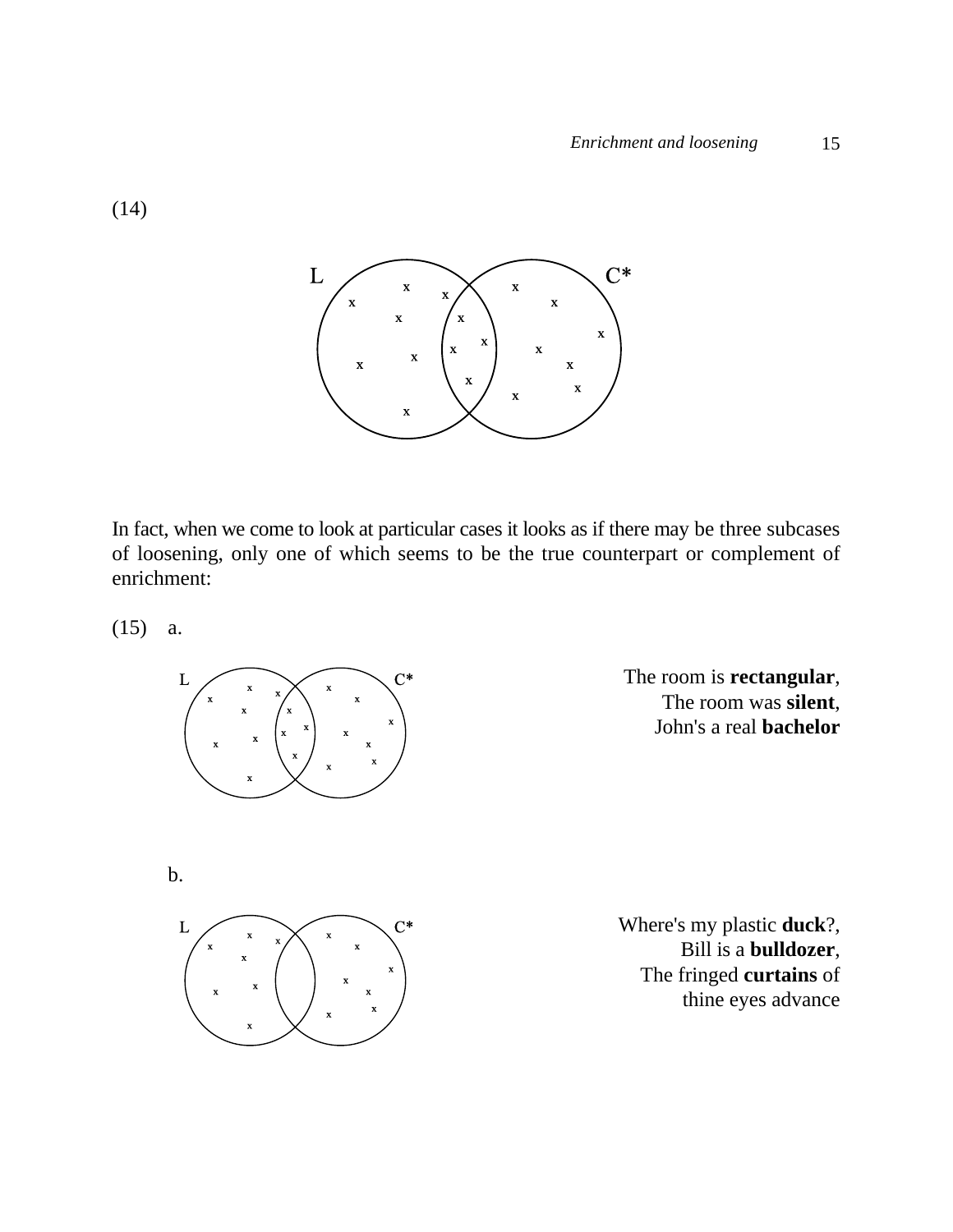c.



I love **bald** men, I need a **silent** place to work, The steak is **raw**

Taking *rectangular* in (15a), for example: this is a loose use since the room in question might have all sorts of little irregularities that render it not strictly rectangular (i.e. not having four right angles). The extension of the loosened concept would, however, include some cases of strict rectangles while excluding others; it might, for instance, exclude those with two of their sides a mile long and the other two only a few inches long. Now consider (15b); the idea here is that there is actually no extensional overlap of the two concepts. Metaphors which involve sortal or categorial incorrectness, as in the examples in (15b), are candidates here. Among the properties of the lexical concept that are discarded are, crucially, logical or definitional ones. For instance, in the 'plastic duck' cases the property of belonging to a biological species is dropped. The picture in (15c) represents the case where the extension of the new loosened concept does in fact encompass the entire denotation of the original lexical concept, indicated here by the emptiness of the non-intersecting part of the lexical concept; this could and should be redrawn as the picture in (13). This is broadening in a strict sense, the symmetrical counterpart to the narrowing cases. For instance, the extension of the *bald\** concept would include all the entities which fall within the extension of the lexical concept *bald*, i.e. all the hairless entities (assuming this is the right semantics for  $bald^2$ ) and a further group which depart to some degree or other from complete hairlessness but which are relevantly low on hair.

<sup>&</sup>lt;sup>2</sup>Reboul (1989) supports Sperber & Wilson in their advocacy of this precise semantics for the lexical concept *bald* and discusses the apparent paradox that arises as a result for phrases like 'very bald' and '... balder than ...' which would appear to have an anomalous linguistic meaning given the imposition of scalar modification on an absolute concept. I think the account in terms of ad hoc concepts resulting from a quite standard practice of using 'bald' loosely can explain these satisfactorily but I leave that for another time.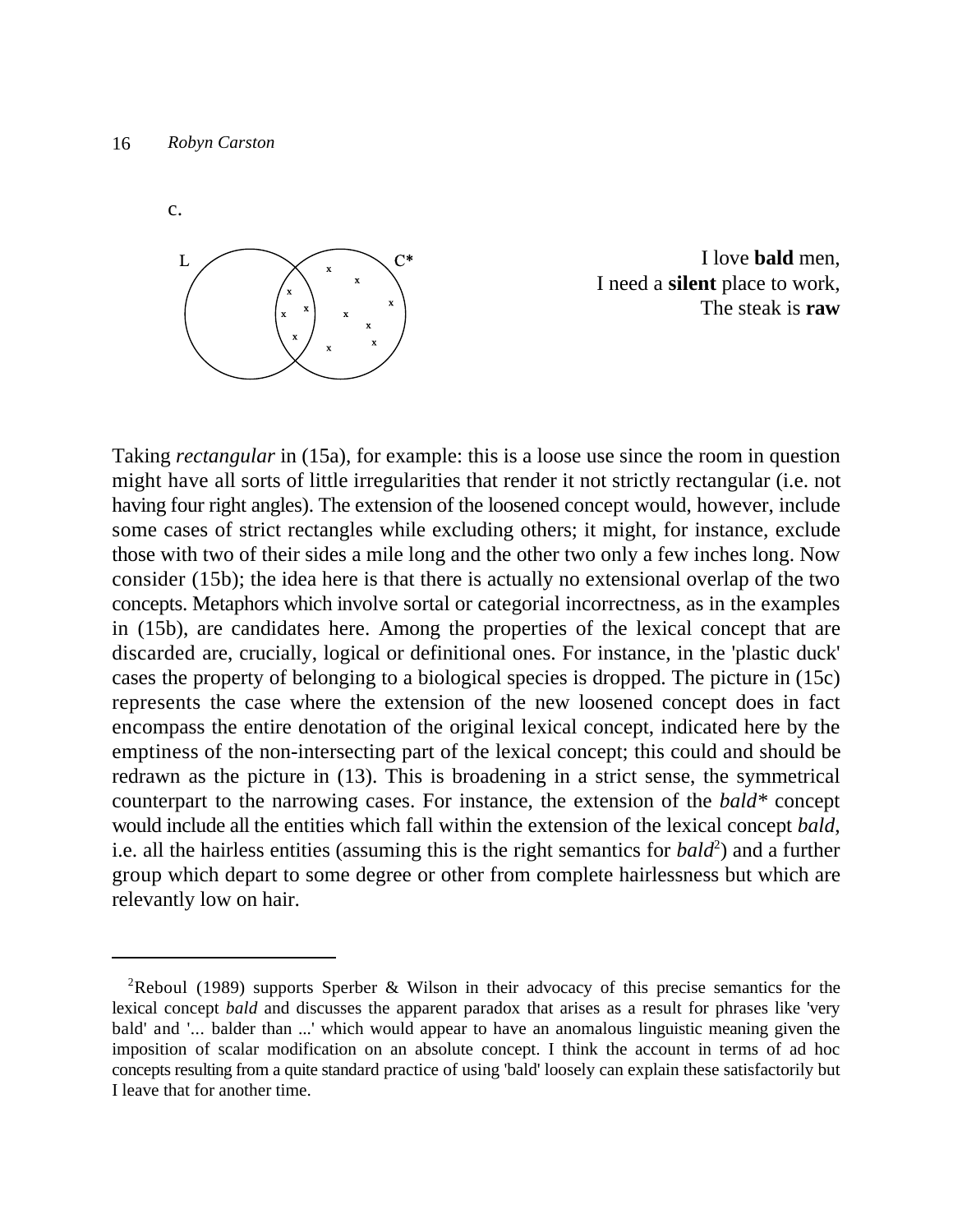Setting aside the (15b) cases for a moment, let us consider the relation between (15a) and (15c). The sort of loose use exemplified in (15a) could be thought of as one that involves both broadening (as in (15c)) and narrowing; for instance, the concept *bachelor\** might include married men who behave in a certain stereotypic bachelor-like way (individuals in the non-intersecting part of  $C^*$ ) and it might exclude some men who are in fact UNmarried but do not have the particular stereotypical bachelor properties (individuals in the non-intersecting part of L). Note that the concept *silent* occurs in examples given for both types of case; depending on the particularities of the context, the new ad hoc concept might be either a strict broadening, hence include in its extension all that the original lexical concept includes or might involve, in addition, some degree of narrowing (excluding perhaps unnatural, manmade instances of utterly noiseless spaces such as soundproof chambers). Doubtless, these two possibilities also arise in the loose use of other lexical concepts.

The fact that both processes might be required in forming a communicated ad hoc concept makes it look all the more likely that they both contribute to the proposition expressed. It would be very hard to find a principled reason for supposing that the result of narrowing the concept of *rectangular* in the example in (15a) figures at this level while its simultaneous widening is registered only at the level of implicature. It follows then that those cases of broadening which are the true counterpart to narrowing, that is, those in (15c), also contribute a new concept to the proposition expressed.

Briefly, let us reconsider the examples in (15b). On reflection, it is far from clear that this category of concept construction really arises. What it would require is not just the dropping of the logical or definitional properties of the lexical concept from which the ad hoc concept is derived but the inclusion of the negation of these properties among its own defining features. For instance, this view requires that a defining feature of *duck\** would be 'not a living creature' and a defining feature of *bulldozer\** would be 'not a manmade machine', etc. This is both unnecessary and counterintuitive; the relevant loosened concept of *duck\** might as well include in its extension some biological ducks and some artefactual ducks, the common properties concerning physical appearance being all that the new concept has retained from the lexical concept *duck*. Of course, in the case of 'plastic duck' the modifier whittles down the set to exclude living creatures. If this is the right way to view these examples then they are just further instances of the type of concept construction in (15a); that is, they involve broadening (for instance, to include certain artificial ducks) and narrowing (for instance, to exclude members of the biological species of ducks which do not have a particular stereotypical appearance). As with the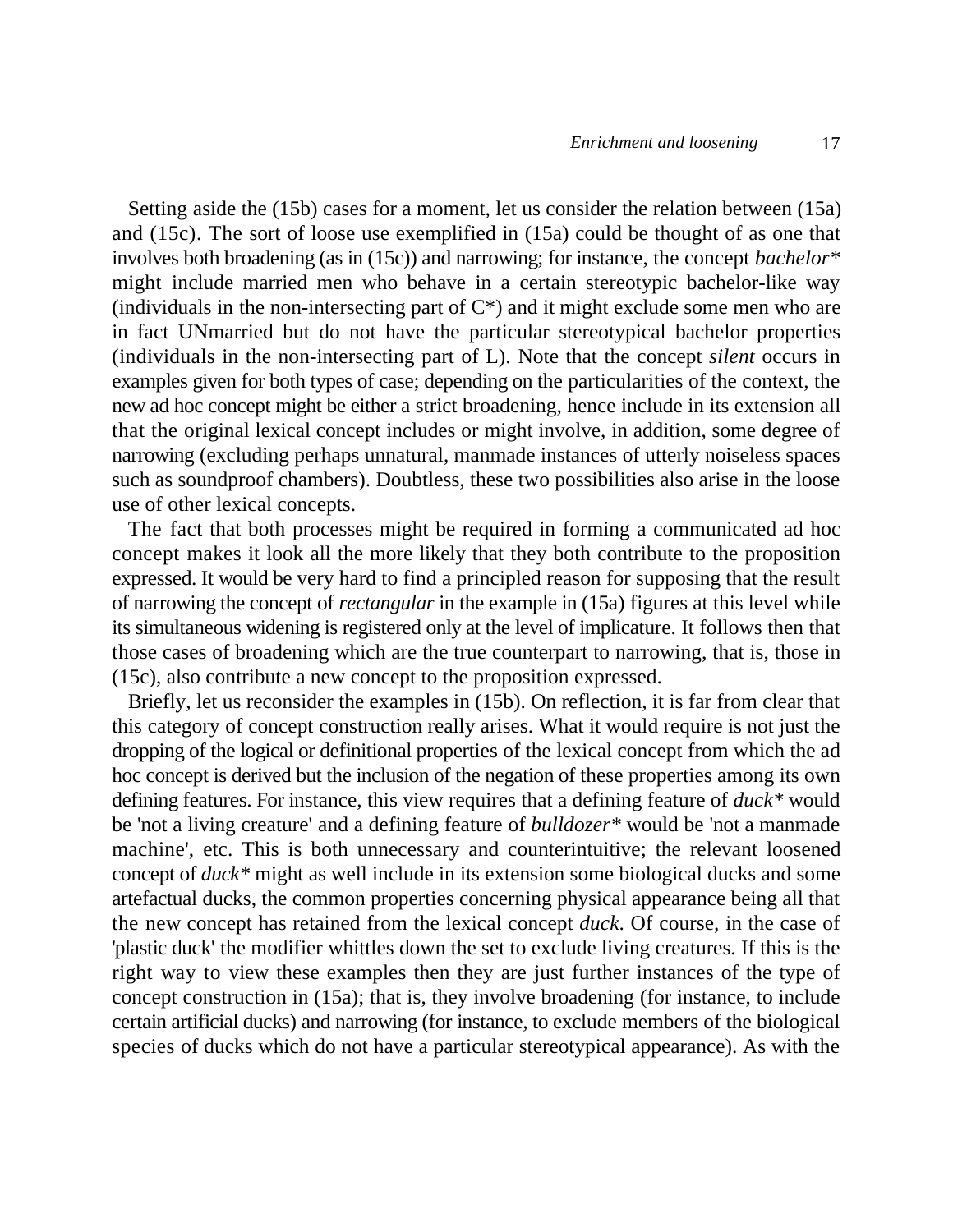other cases given in (15a), on the symmetry view the new concepts so formed would contribute to the proposition expressed.

# **5 Categorial falsehoods and trivial truths**

It is often pointed out that positive metaphorical utterances such as (16) are category mistakes (sortally incorrect), clearly flouting Grice's first maxim of truthfulness. Their negative counterparts, as in (17), are naturally obvious truths, a point made long ago by Wilson & Sperber (1981) in their catalogue of the short-comings of Grice's account of metaphor and other tropes, the point being that there is no violation of any maxim of truthfulness.

- (16) a. Bill is a bulldozer.
	- b. Losing Jane is losing the sun.
- (17) a. Bill isn't a bulldozer.
	- b. Losing Jane isn't losing the sun.

Johannes Flieger has recently discussed some further examples of obvious falsehoods that he takes to be metaphorical; he calls them metaphorical negations, the idea being that a phrase consisting of a negated term is used metaphorically as a whole (these examples are all taken from Flieger 1996):

| (18) | a.             | Ari isn't a lion; he's a pussycat.                |
|------|----------------|---------------------------------------------------|
|      |                | [where Ari is, in fact, a lion]                   |
|      | $\mathbf{b}$ . | Englebert isn't a surgeon; he's a butcher.        |
|      |                | [where Englebert is a surgeon by profession]      |
|      | $\mathbf{c}$ . | Huckleberry isn't a butcher; he's a surgeon.      |
|      |                | [where Huckleberry is a butcher by profession]    |
|      | d.             | Engelbert isn't a human being; he's a wild beast. |
|      | e.             | Huckleberry isn't a human being; he's a buddha.   |
|      |                |                                                   |

In each case the referent does in fact have the property (taken literally) that the speaker is denying he has and does not have the property (taken literally) that the speaker predicates of him in the next clause, and this is mutually manifest to speaker and hearer.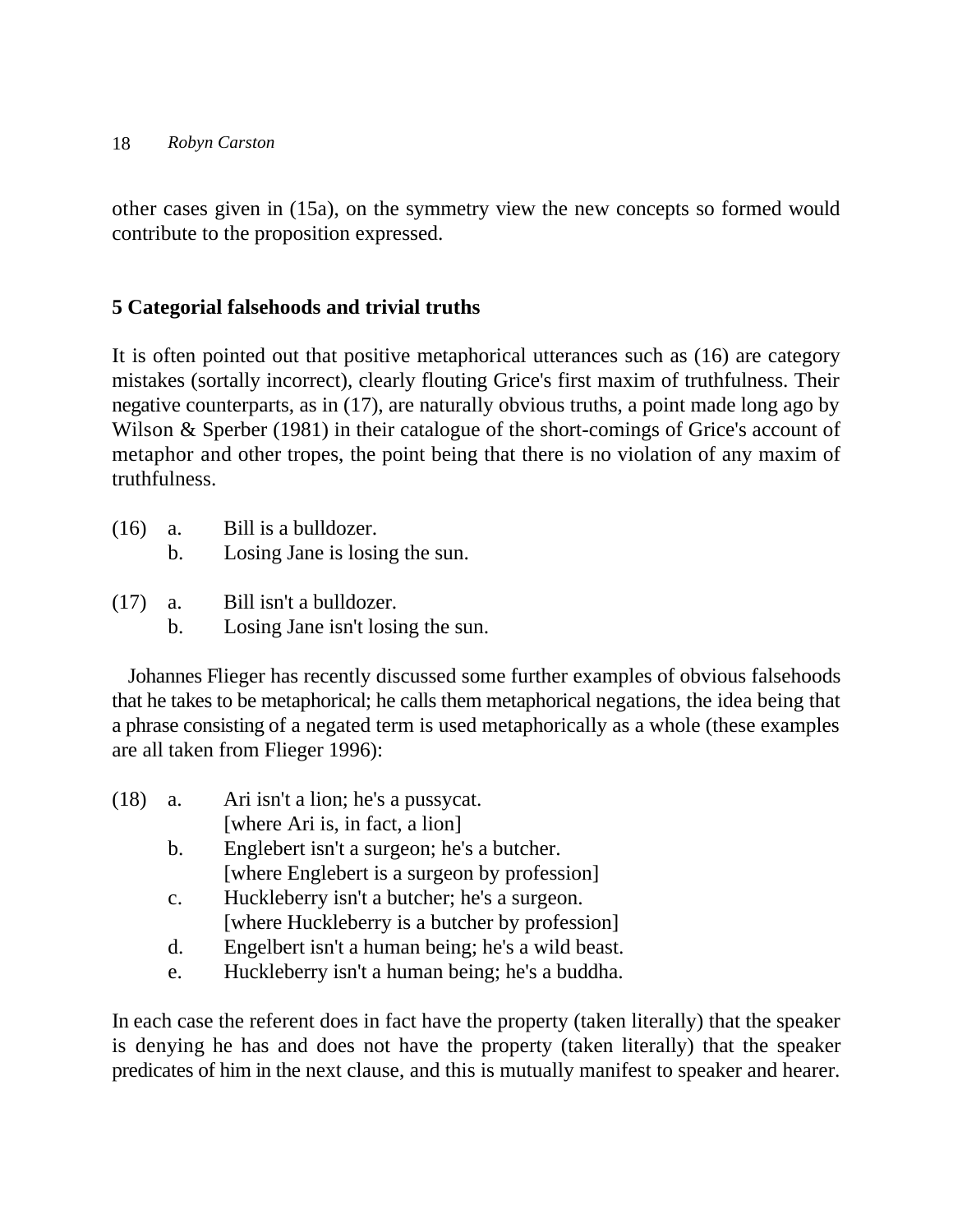These are very interesting examples in the context of a discussion of pragmatic processes of enrichment and loosening, because while Flieger sees these as cases of metaphor (hence of loosening, in relevance-theoretic terms) they can just as well be described as cases of negated enrichments. Take (18d) for instance: while Engelbert is in fact a member of the human species, what the speaker is denying is that he belongs to a narrower category which consists of (perhaps) thoughtful, compassionate, civilised human beings. It is unsurprising that such examples can be seen as either cases of metaphorical (loosely used) negatives or cases of negated strengthenings; it follows from the concept of negation, the complementarity of the two processes of enrichment and loosening, and their local nature.

From a processing point of view I think the enrichment account looks more promising than the loosening account; it would require less effort to, as it were, dive into the encyclopedic entry for *human being*, pull out a positive stereotype and negate that than to form the concept *non-human-being* and then loosen that to include some actual human beings. In fact the latter would not give quite the right result since the vast category *nonhuman-being* would have to be drastically narrowed (to exclude tables, trees, trumpets, theories, etc, all of which are, after all, not human beings) in addition to being widened to include such humans as Engelbert. The local enrichment account meshes well with the widespread recognition that negations are more complex to process than their corresponding positives (negation being the **marked** member of the positive/negative opposition) and that the processing of a negative in some sense presupposes the availability of the corresponding positive (see Horn 1989, chapter 3).

What these examples bring home to me, then, is that we must surely go for an account which offers parity of treatment of enrichment and loosening as regards the ad hoc concepts they result in and their role in representations built by the hearer. A representation of the base explicature of (proposition expressed by) utterances of (18d) and (18e) would be something like the following:

(19) a. *E. is not a human being'; he's a wild beast\** b. *H. is not a human being"; he's a buddha\**

where the double prime in (19b) is meant to indicate that the ad hoc concept in (19b) derived by a process of enriching the linguistically encoded concept *human being* is distinct from the ad hoc concept in (19a) also derived by a process of enriching that linguistic encoding.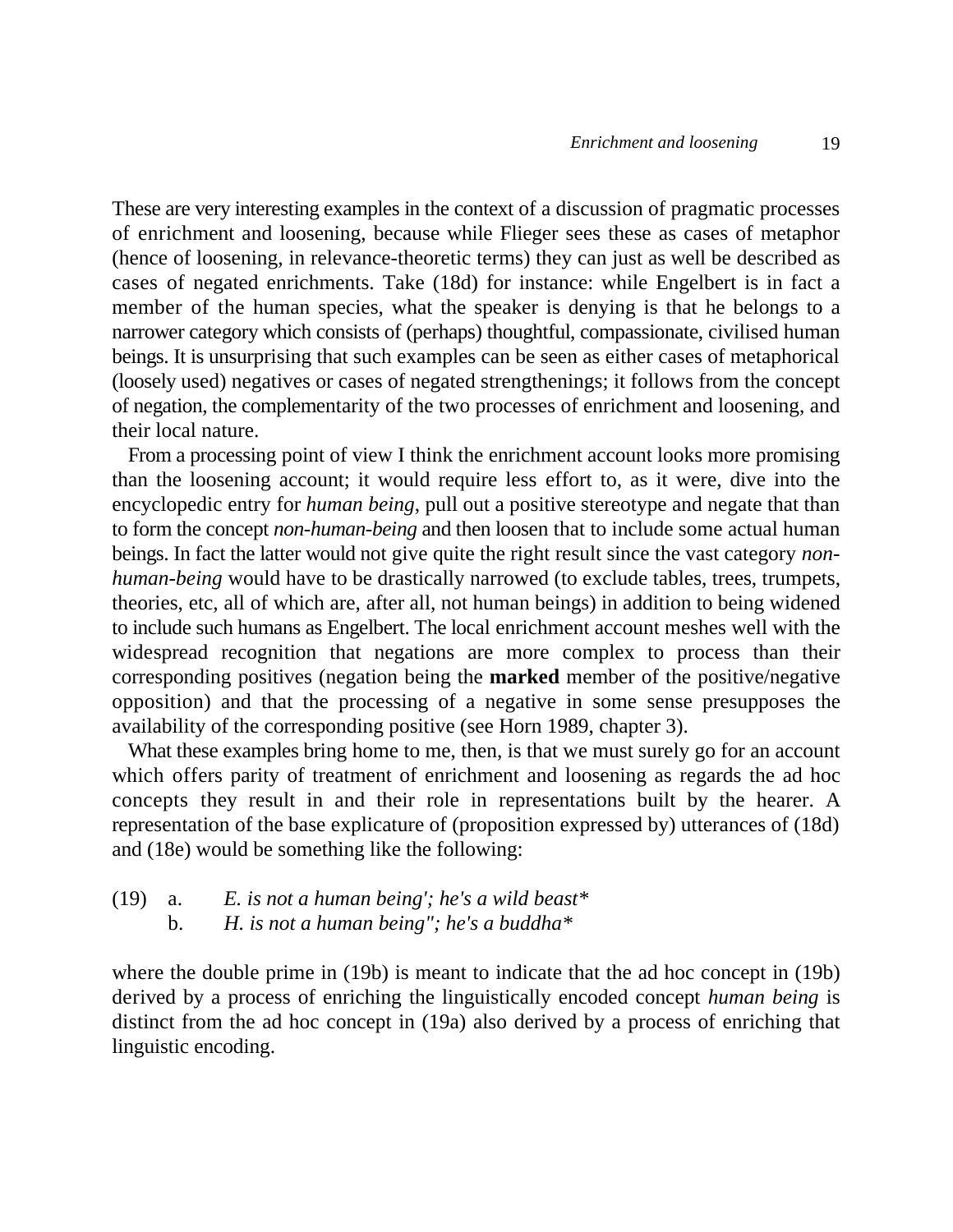We could go on from here and consider cases of obvious truths, whether positive or negative, where clearly the speaker is not intent on predicating of the referents a property that they are known by all concerned to have or denying that they have a property which it is well known they do not have (examples from Flieger 1996):

- (20) a. Caroline is our princess.
	- b. Uncle Bob is a sergeant-major.
	- c. Tom is a human being (not a machine).

I repeat the examples in (17) for convenience since they are cases of negations which are obvious truths:

- (21) a. Bill isn't a bulldozer; (he's a juggernaut).<sup>3</sup>
	- b. Losing Jane isn't losing the sun.

The idea with (20a) is that, while the Caroline in question is in fact a princess, the intention of the speaker does not concern her status in a royal family but rather such properties as her haughty, spoilt ways. The same goes, mutatis mutandis, for (20b). Are these cases of metaphorical loosening or of enrichment? Flieger sees them as all cases of metaphor, all having a 'figurative' feel. A bid for parity of treatment with the account above of (16) and (18) would suggest that while the examples in (21) are indeed negated metaphors (negations of ad hoc concepts constructed through loosening), the examples in (20) should be enrichments, so that the propositions expressed in each case are, respectively, that Caroline belongs to a particular proper subset of the set of princesses, that Uncle Bob is a certain type of sergeant-major (perhaps the authoritarian, humourless, etc, stereotype), and that Tom has the frailties of human flesh. It seems to me that here it could go either way; the ad hoc *princess* concept formed from the lexical concept might or might not include the logical (definitional) property of the lexical concept (female member of royal house) and the same holds, mutatis mutandis, for the ad hoc *sergeant major* concept. Whether these are technically loosenings or enrichments hinges on

<sup>&</sup>lt;sup>3</sup>This example has an echoic feel to it and would be most natural in the context of a previous utterance of 'Bill is a bulldozer'; it looks like an example of what has been traditionally termed metalinguistic negation (Horn 1985, 1989) and more recently analysed in terms of the relevance-theoretic concept of echoic use (Carston 1996). As far as I know, examples of negated metaphors have not yet been discussed in this context.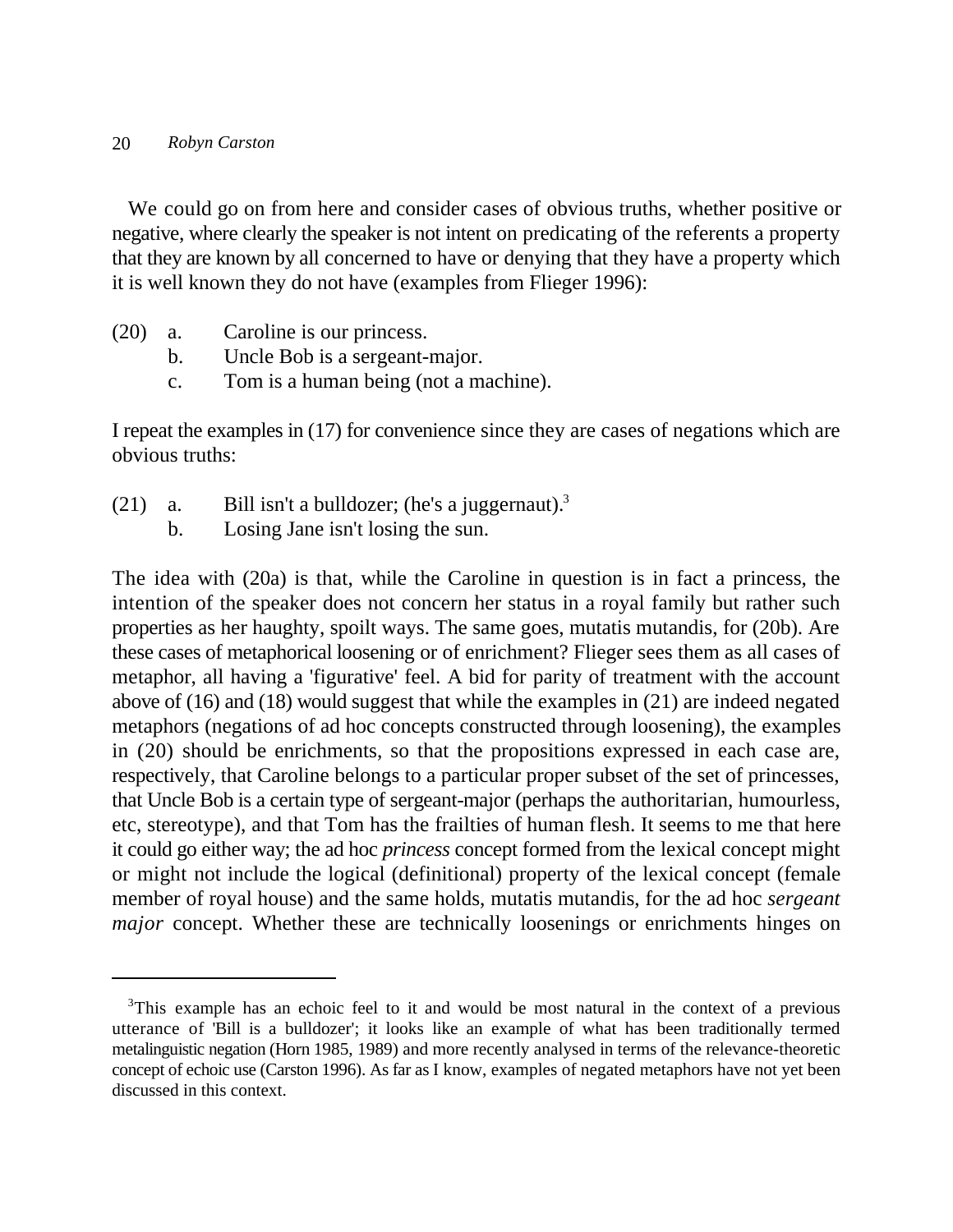whether or not logical (definitional) properties are dropped. The case for a symmetrical account of enrichment and loosening cases is further supported by these considerations. What matters here, at least from a communicative point of view, is that the relevant concept is constructed out of the logical and encyclopedic information which is made accessible by the encoded lexical concept; whether the construction process is strictly speaking a loosening or an enrichment does not seem consequential and certainly should not lead to two utterly different ways of treating the resultant concept.4

## **6 Economy of effort and enrichment/loosening symmetry**

The considerations of the last two sections make quite a strong case, I think, for the appearance of ad hoc concepts in the proposition expressed, whether the process that the original lexical concept has undergone is one of strengthening/narrowing or weakening/widening, or a combination of both. But the question that comes to mind now is what is achieved by lodging the loosened ad hoc concept in the propositional form? Is this just symmetry for symmetry's sake?

At this point I'd like to turn to some recent work by Anna Papafragou (see in particular Papafragou 1995). Her main concern has been to give an account of metonymic expressions, as in (22a), which are standardly used referentially,<sup>5</sup> but she also looks briefly at metaphorical expressions used referentially (as opposed to the predicational cases I've concentrated on so far), such as the one in (22b):

<sup>&</sup>lt;sup>4</sup>Flieger outlines an account of metaphor understanding which involves a pragmatically driven process of choosing a particular property complex from a set of property complexes which form a semilattice structure which itself is a representation of the set of properties made available by the original lexical concept. He proposes to run a model-theoretic semantics over the resulting representation, thereby capturing intuitions of metaphorical truth (and falsehood).

 $5$ The essence of Papafragou (1995)'s account of metonymy is that metonymic expressions involve the (implicit) echoic use of concepts and they are instances of naming (rather than direct referring). However, in Papafragou (1996), a revised and cut version of the previous paper, she recognises that echoic use is too narrow to cover all metonymies and instead employs the concept of interpretive (or loose) use of a concept, though the interpretive relation in the case of metonymy is not one of resemblance, as in the case of metaphor, but one of association (or accessibility, in relevance-theoretic terms), between elements of encyclopedic knowledge.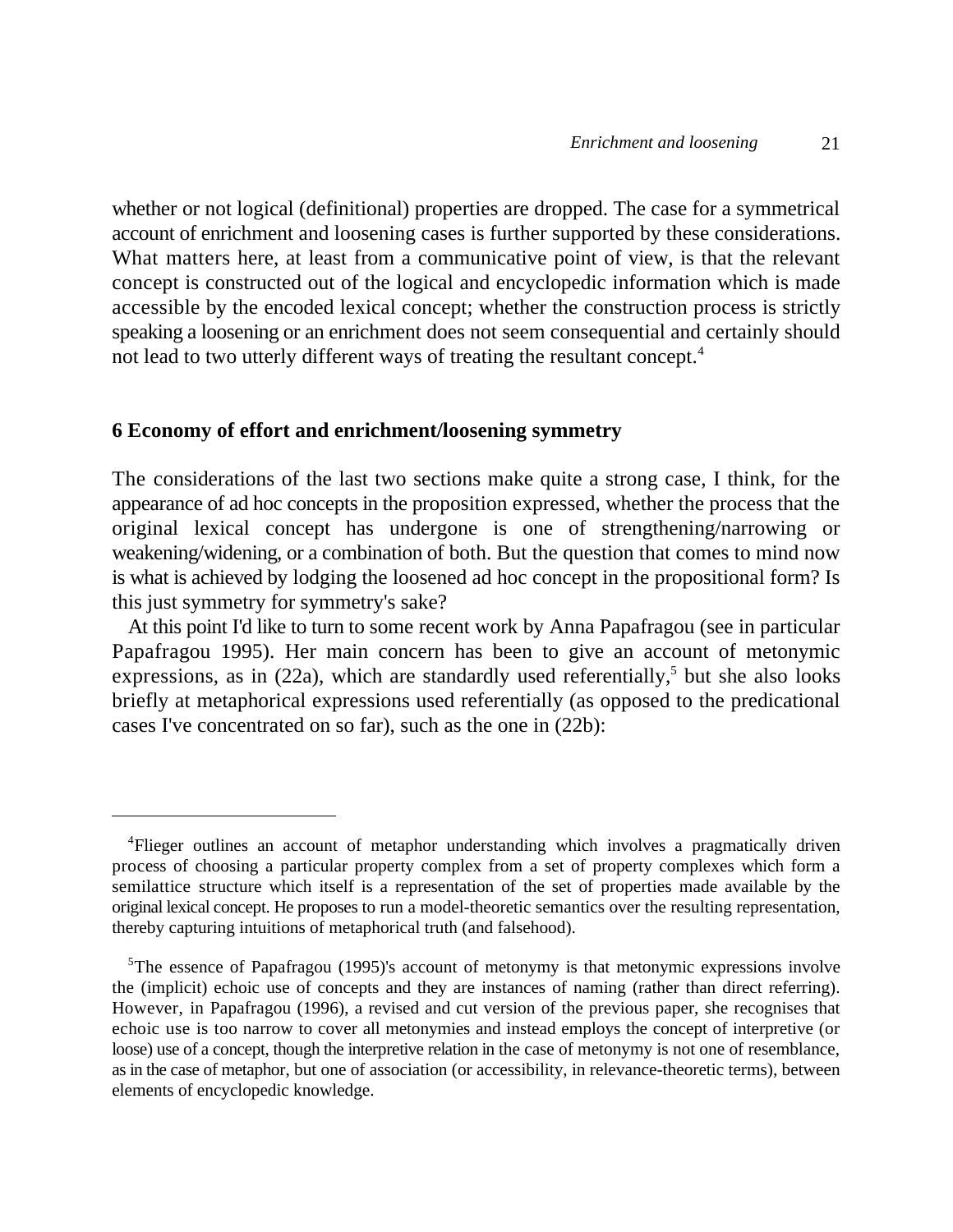- (22) a. The burgundy hat left in a hurry.
	- b. The wilting violet has finally left.

Here the description 'the wilting violet' is being used to refer to a particular woman, let's call her Jasmine Jones (JJ), known to both the speaker and the hearer. As Papafragou says, our account of the interpretation of this utterance has to address the fact that part of what is communicated at the explicit level is that the particular woman, JJ, has left, this being just an instance of reference assignment, which is one of the subtasks involved in arriving at the proposition expressed (on anyone's conception of the proposition expressed). She proposes for this sort of case, as for metonymic cases, that the hearer MUST construct an ad hoc concept from the encoded *wilting violet* concept in order to derive the referent Jasmine Jones; that is, reference assignment proceeds via this concept (of a certain sort of shy, retiring person, let us suppose) in whose extension JJ could be reasonably supposed to fall. Although Papafragou does not say so, I assume that the final propositional form of the utterance is something like (23), where the individuating (de re) concept of JJ and the loosened descriptive concept *wilting violet* both appear:6

(23) JJ[wilting violet]\* has finally left.

The ad hoc concept, like any concept in a referentially used definite description, gives easy access through its encyclopedic entry to contextual assumptions: JJ is shy, reticent, uncommunicative, delicate, sensitive, makes everyone feel uncomfortable, can't take robust treatment, etc. These interact with the proposition expressed, shown in (23), to give an array of effects: the speaker is relieved that JJ has gone, they can all relax now, they can tell bad jokes now, etc.

Interestingly, Papafragou does not extend this treatment, in which the propositional form registers the ad hoc concept, to cases of metaphorical predication, and her reason for this is that it is not necessary to do so. The classical relevance theory account of these cases works just fine: the propositional form with the literal encoded concept in it gives the hearer easy access to all the intended implications (implicatures), the derivation of which, after all, is what is required in order to arrive at the intended interpretation.

<sup>&</sup>lt;sup>6</sup>I follow here the relevance-theoretic position on definite descriptions developed by Rouchota (1992). She argues that both the referent of a referentially used definite description and the conceptual content of the description feature in the proposition expressed by the utterance and so affect the truth conditions of the utterance.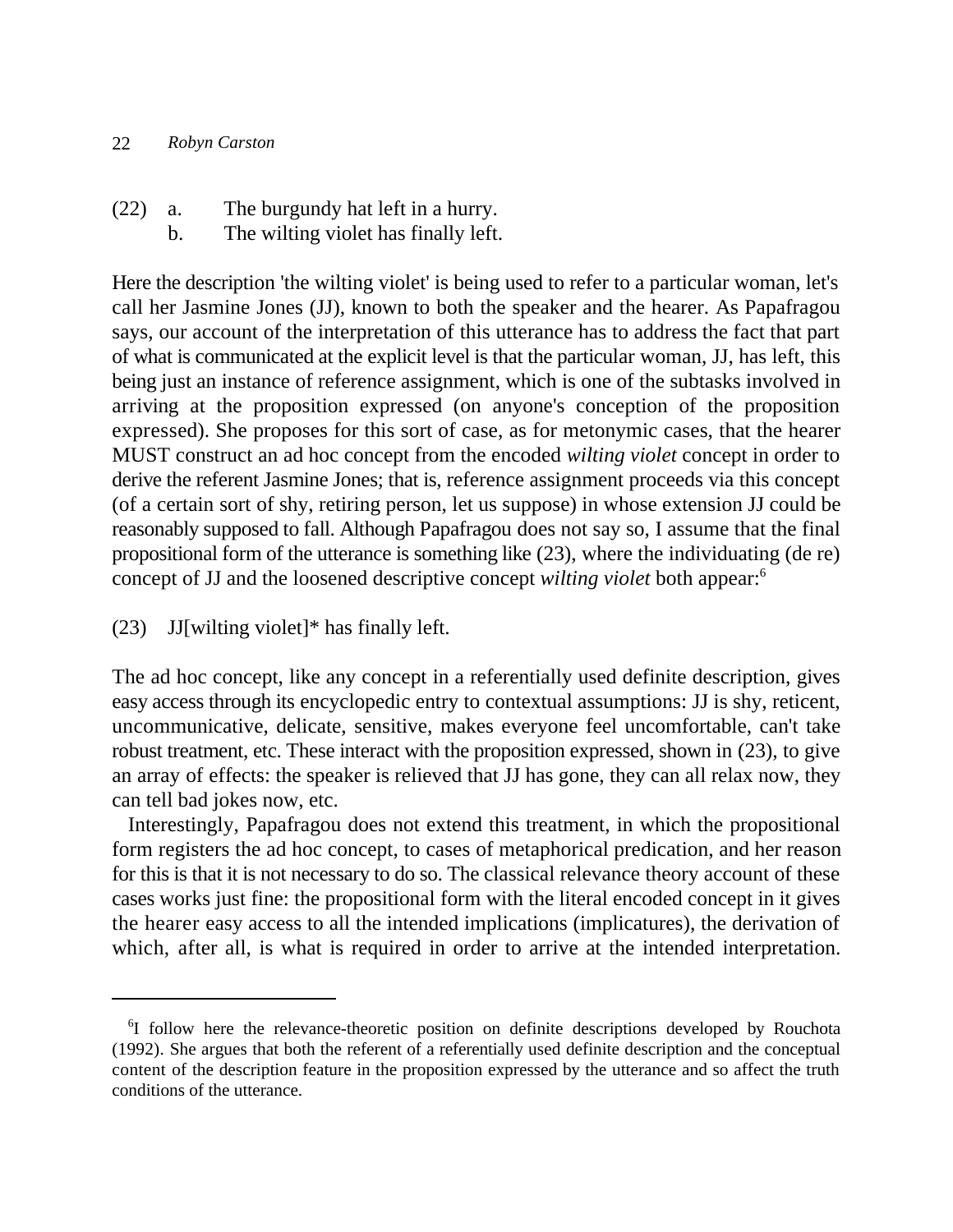Predication is a means of ascribing a range of properties to a referent and these can simply be read off the lexical concept without any intermediate step of setting up an ad hoc concept. The underlying principle here seems to be: make only those moves, set up only those representations, which are necessary in order to arrive at the intended interpretation. If you can get there without setting up new conceptual addresses/labels (which are generally going to be of an evanescent nature anyway) then don't set them up. This seems entirely in keeping with the principle of relevance according to which we expend as little processing effort as possible in deriving a satisfactory yield of effects.

Furthermore, as Deirdre Wilson has pointed out, there are cases of sustained metaphor where it seems to be not only not necessary but probably impossible to build ad hoc concepts into the proposition expressed:

| $(24)$ a. | Love is the lighthouse and the rescued mariners.       |
|-----------|--------------------------------------------------------|
|           | (example from Oshar Davico)                            |
|           | $I$ if algebra welling shedow a near player that strut |

b. Life's but a walking shadow, a poor player that struts and frets his hour upon the stage, and then is heard no more; ... ('MacBeth' V, v, 24-26)

Building in ad hoc concepts at the explicit level looks equally problematic for the following examples which, while less poetic, involve whole sentences being used metaphorically:

- (25) a. The cracks are beginning to show.
	- b. The lion is roaring again.
	- c. The patient has yet to leave his sick-bed and take a few tottering steps in the sunshine.

The treatments of metonymy and metaphor are different in certain crucial ways; after all, there is not a relation of resemblance between the conceptual content of 'ham sandwich' and 'person who ordered the ham sandwich' or 'burgundy hat' and 'woman wearing the burgundy hat'. I won't look here at the interesting account of the particularities of metonymy that Papafragou gives, but focus instead on the respects in which the two phenomena behave the same. Consider the following pairs of examples, the (a) cases involving metonymy and the (b) cases metaphor. The two pairs differ in that the figuratively used expressions are referential in (26) and predicative in (27) (examples from Papafragou 1995, p.149):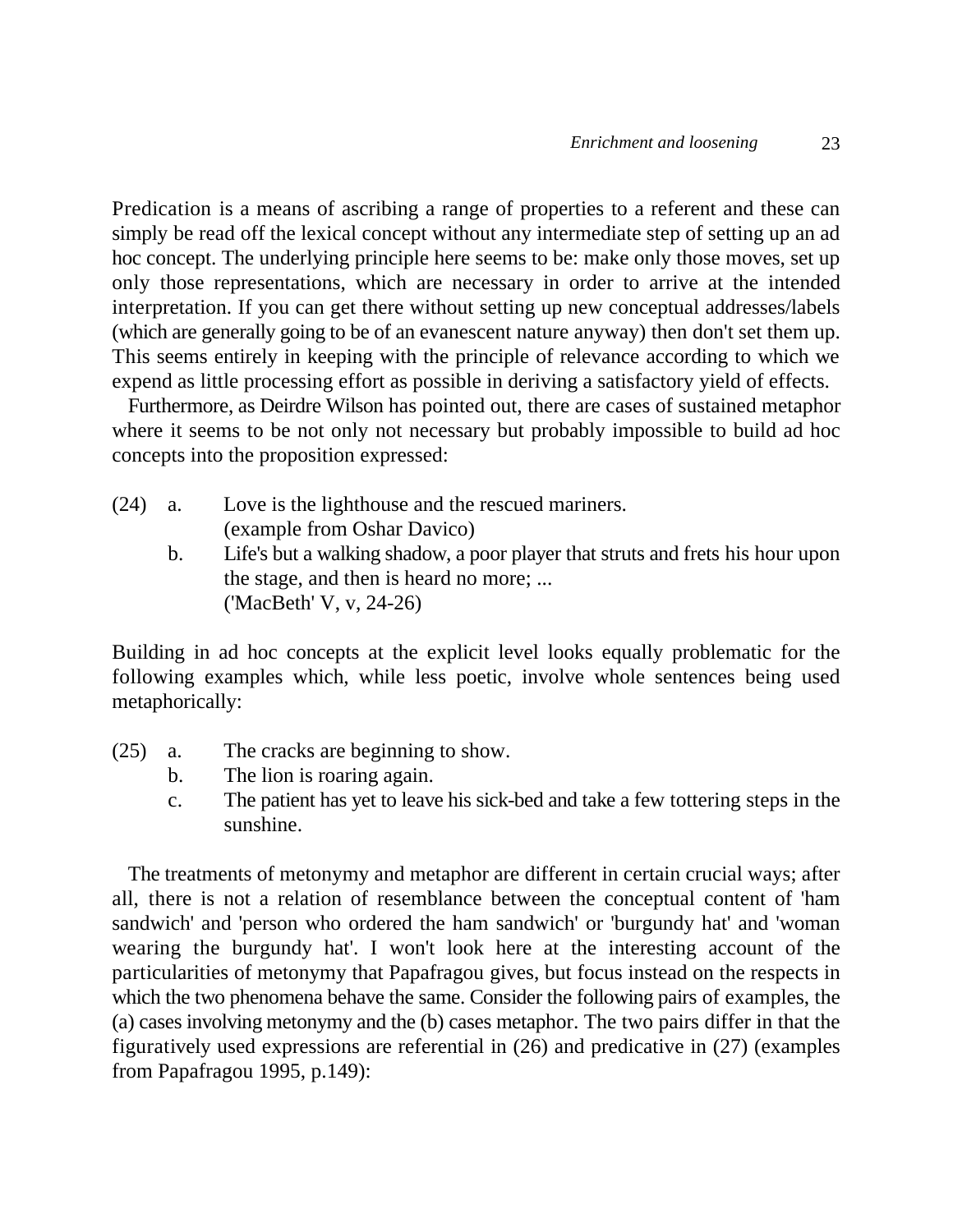| $(26)$ a. | $b_{\cdot}$ | The pretty face just went out.<br>The pretty doll just went out.      |
|-----------|-------------|-----------------------------------------------------------------------|
| (27)      |             | $\mathbf{M}$ . The state of $\mathbf{M}$ is the state of $\mathbf{M}$ |

(27) a. Maria is a divine voice.

b. Maria is a nightingale.

In both the metonymic and the metaphoric referring expressions in (26) an ad hoc concept has to be constructed if the referent is to be located. Both involve kinds of interpretive use of concepts through which the speaker gives a new name to an individual enabling both reference assignment and, in many instances, particular cognitive effects. This is akin to nicknaming and other spontaneous dubbings, as in 'Nosey has just left' and 'Prince Charming is laying it on thick'.

In both the metonymic and the metaphoric predications in (27) it is not necessary to construct a new concept: the properties whose predication of Maria the speaker endorses can be accessed directly from stored information concerning divine voices and nightingales (the choice constrained, of course, by relevance considerations). An array of implicatures is thereby constructed and a fully propositional form at the explicit level need never be entertained. The classical relevance theory account of loose use and metaphor seems, after all, entirely satisfactory for these examples. However, another asymmetry, that between referring and predicating, $<sup>7</sup>$  has to be taken into account. When</sup> it is, it seems that the classical story works well for the predicational cases while referring by means of a figurative use requires a process of constructing an ad hoc concept which enters into the proposition expressed.

Lastly, continuing to pursue symmetry in the accounts of the processes of enrichment and loosening, this 'ad hoc concepts only when necessary' position has to be extended to the enrichment cases. Recall that in the discussion in section 4, it was pointed out that some enrichment cases COULD work the same way as the classic loosening account, e.g. the *bachelor* case with its rich encyclopedic entry which includes certain assumptions which cluster together to delimit a stereotype. So an utterance of 'John's a bachelor' in the context of a discussion of Mary's desire to get married could implicate that John is heterosexual, youngish, eligible for marriage, etc, without the setting up of a new address/label for the narrowed ad hoc concept *bachelor'*. Other cases of enrichment could NOT work this way; these are the linguistically encoded concepts that do not have much encyclopedic information attached, such as 'some distance' in (2e).

<sup>&</sup>lt;sup>7</sup>This has been long recognised by philosophers of language; see, for example, Strawson (1974).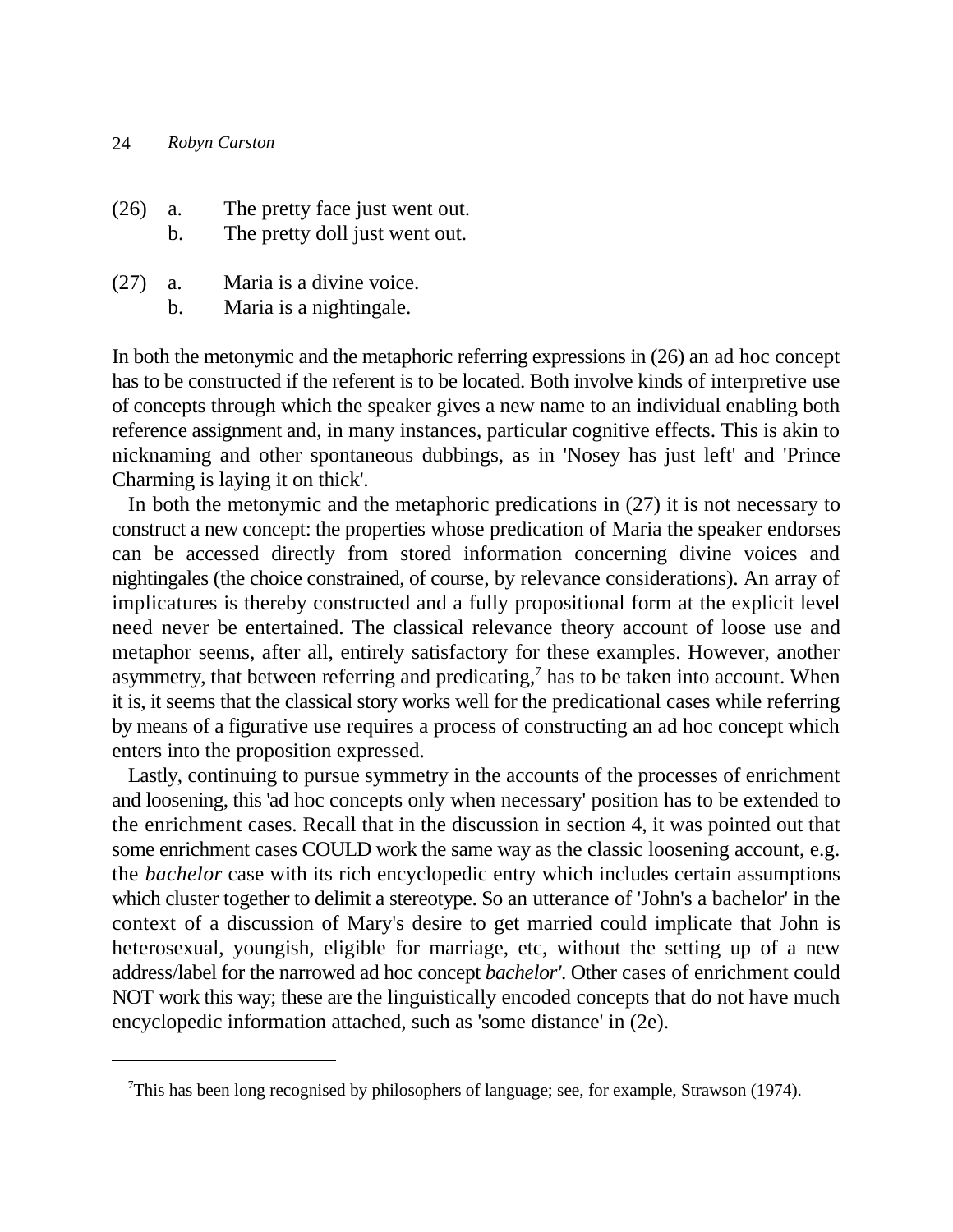So there is a **third symmetry position** which deserves serious consideration: (a) SOME cases of enrichment and SOME cases of loosening have to be built into the propositional form of the utterance; a hearer/reader won't arrive at the intended interpretation if they are not; (b) other cases do not need to appear in the propositional form of the utterance, in that the intended interpretation can be derived without them (by an encyclopedic sorting process), and therefore they should not be. This way of viewing the matter gives processing effort primacy and meshes well with the quote in (10) in that (paraphrasing and modifying the final sentence) 'a non-literal interpretation of the speaker's thought may be better on some occasions than a strictly literal one', 'better' in the sense that, for those cases where it is possible (the (b) cases) the hearer derives the intended interpretation with less processing effort than it would take to first derive the propositional form of the speaker's thought and then derive the intended effects from that.<sup>8</sup>

Returning to the question at the beginning of this section, the idea that any departure from the lexically encoded concept requires the building in of the new communicated concept at the level of the proposition expressed might well be a case of symmetry for symmetry's case and so be poorly motivated. The third symmetry position, on the other hand, is grounded in fundamental facts about cognitive processing: we want effects, so we are prepared to expend effort to get them, but we want them as cheaply as we can get them, so we do just that work, build only those representations, that are necessary in order to achieve them.

## **7 Loose (but rich) end**

What I have been calling the proposition expressed throughout this paper is an explicitly communicated proposition which may have among its constituents non-lexicalised concepts which have been pragmatically constructed out of the concepts encoded in the logical form (or semantic representation) of the utterance. It is an explicature, in relevance

<sup>&</sup>lt;sup>8</sup>Incorporating an ad hoc concept into the proposition expressed in such cases would in fact be an 'after the event' sort of move. It has been suggested to me (guess who by!) that the ad hoc concept might be formed 'later' in this way, after the derivation of implicatures, when the hearer wants to store what was communicated in a manageable form. This does indeed seem likely in some instances, but it would not be a case of constructing an ad hoc concept in pursuit of an interpretation consistent with the second (communicative) principle of relevance. Rather, it would be a process which follows from the more general first principle of relevance alone, according to which all our cognitive activity, including memory organisation, is geared towards maximising relevance.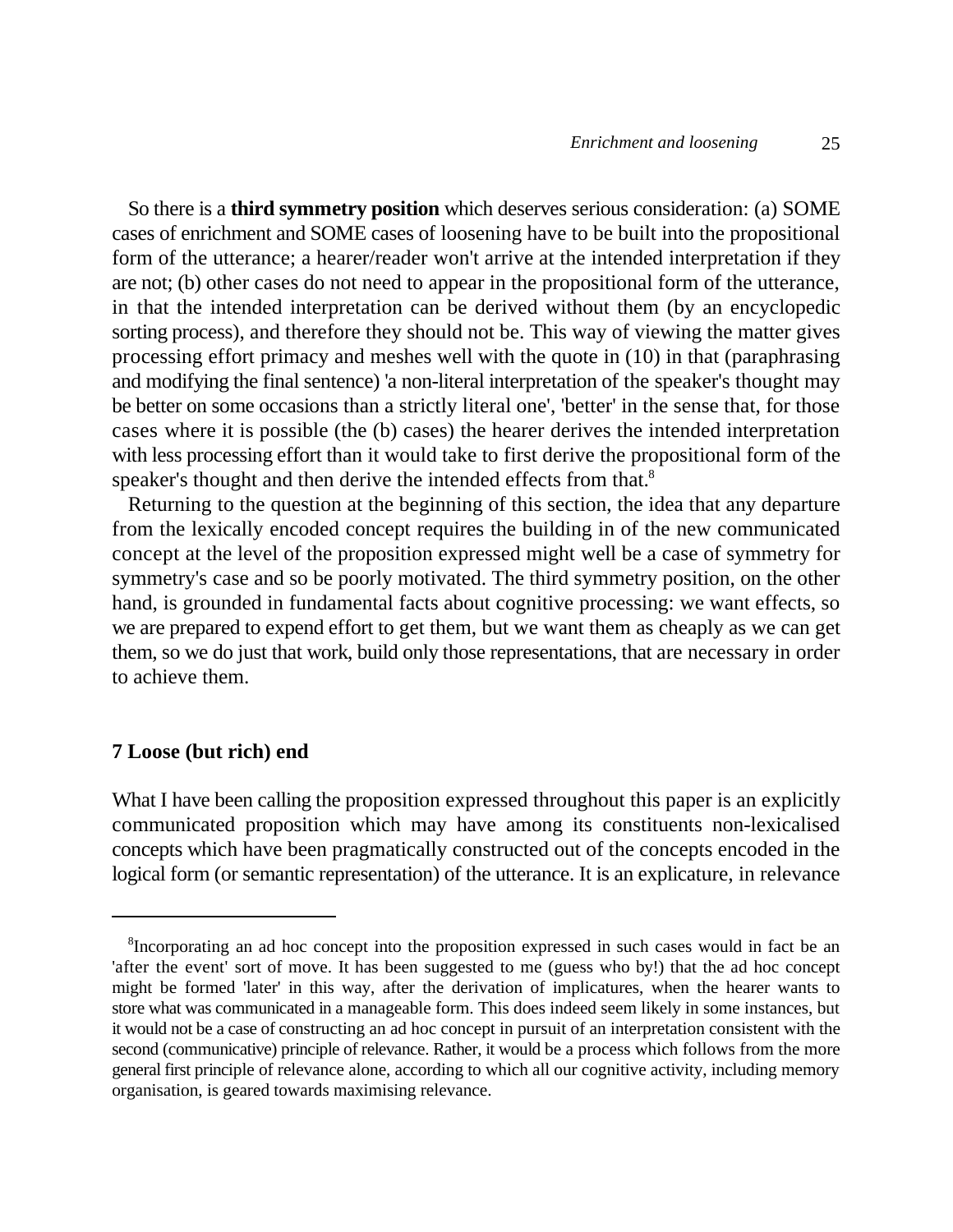theory terms; it is a base level explicature as it does not involve any embedding into assumption schemas such as 'the speaker believes that ...', 'the speaker says that ...' which give higher-level explicatures.

It should be clear that this is a very different entity from the one that certain philosophically oriented pragmatists refer to as 'the proposition strictly and literally expressed'. The proposition strictly and literally expressed is how many people, including Grice, I believe, characterise 'what is said' by an utterance; it is the minimal proposition that can be constructed from the semantic representation of the utterance, something which departs as little as possible from encoded content and yet which has a determinate truth-condition. It is usually assumed that fixing the referents of referring expressions and selecting among the senses of ambiguous linguistic expressions will be sufficient to transform the logical form into something minimally propositional. However, there are many uncertainties around, and reconstruals of, the concept of what is said: Wilson (1995) discusses an equivocation in Grice's own use of the term, turning on whether 'saying' does or does not entail meaning/ communicating; Bach (1994a, 1994b) construes the concept so that it does not entail speaker meaning (communicating) and need not even be fully propositional (so as to accommodate phrasal utterances); on Recanati (1989, 1993)'s reconstrual it has become more or less equivalent to the concept of the proposition expressed that I have been advocating in this paper and it would help to reduce terminological confusion if he adopted another label.

Is there any role for a proposition literally and strictly expressed (a 'what is said') in the account of utterance interpretation that I have been setting out here? If there is, I am unable to see what it is. Language users' intuitions seem to discriminate quite readily between explicature and implicature and not between what is (strictly and literally) said and explicature (see Recanati 1989; Gibbs & Moise 1996). There is no evidence that they naturally (pre-theoretically) pick out a level of minimal propositionality, though with the requisite (philosophical) training they can learn to do so. However, these intuition tests all used examples in which the explicatures concerned contain conceptual enrichments only; so far such tests have not been run on utterances involving loose use. My guess is that the results here would be less clearcut but not because there is an extra level of minimal propositionality. We have fairly strong intuitions about what the words of our language refer to so competent speakers of the language will generally agree, for example, that 'hexagonal' refers to the property of being 'six-sided', 'raw' is a property of things that have never been cooked, 'lion' refers to a certain biological species, etc. Asked whether it is true or false that France is hexagonal or whether John, who everyone agrees has behaved bravely and nobly, is a lion, some people (I predict) would say 'true' and some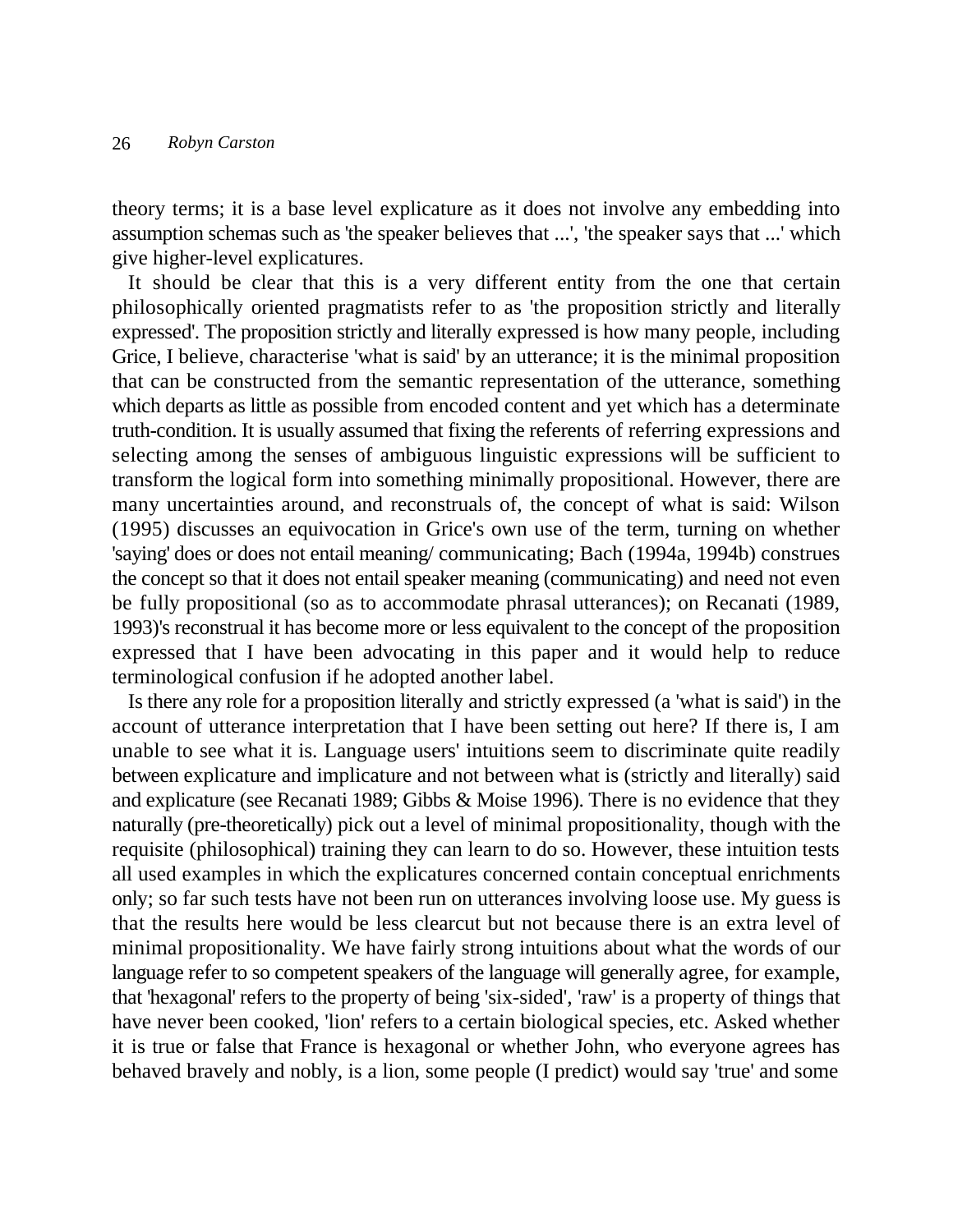would say 'false'. I don't think this would be because they have different views on the shape of France or on John's character, but rather their responses would be grounded in intuitions coming from distinct sources; the 'true'-sayers would be considering the proposition they take the speaker to be expressing and endorsing, while the 'false'-sayers would be tapping their knowledge of linguistic meaning, the literal encoded conceptual content of the utterance. The split in responses would be caused by the inescapable fact that with loose use some element of the core linguistic meaning is lost, while with enrichment linguistic meaning is simply augmented so that when the enriched concept is true of a referent so is the unenriched lexical concept.

Intuitions aside, it is difficult to see what a level of minimal propositionality would be for, given linguistic meaning (logical form), on the one hand, and the basic explicature, on the other hand. More generally, a theory of utterance interpretation has to acknowledge two quite distinct sorts of things: (a) linguistic content, which is not communicated; it is not the sort of thing that can be communicated, but is rather a vehicle for communicating (some might say, a function from contexts to propositions), and (b) what is communicated, which is a set of assumptions with propositional forms.

The set of communicated assumptions can be partitioned into explicatures and implicatures, but this is not a distinction which is of great importance for a hearer, at least if it is viewed as a representational distinction which is supposed to have some impact on the way he views the set of communicated assumptions. It is really no more than a reflection of the undoubted fact that there are two ways of **deriving** communicated assumptions: (a) developing the linguistically encoded logical form (semantic representation) and (b) inferring whole new assumptions. What does play an important role in the final interpretation of the utterance is the strength with which individual assumptions in the set have been communicated; a hearer has to register the relative degree of backing the speaker gives to any derived assumption if he is to arrive at the intended interpretation.

Implicatures may be communicated relatively strongly or relatively weakly (see Sperber & Wilson 1986/1995, chapter 4); a strongly communicated implicature is one whose particular propositional form is a member of the set I, the assumptions which fall within the speaker's communicative intention; a weakly communicated implicature is one whose particular propositional form does not fall in the set I but which is one of a range of possible propositional forms falling under a more abstract and general propositional schema that falls within the set I. As Grice originally pointed out, the implicatures of an utterance are often indeterminate. A speaker encourages exploration in a certain conceptual region but the hearer bears the main responsibility for the particular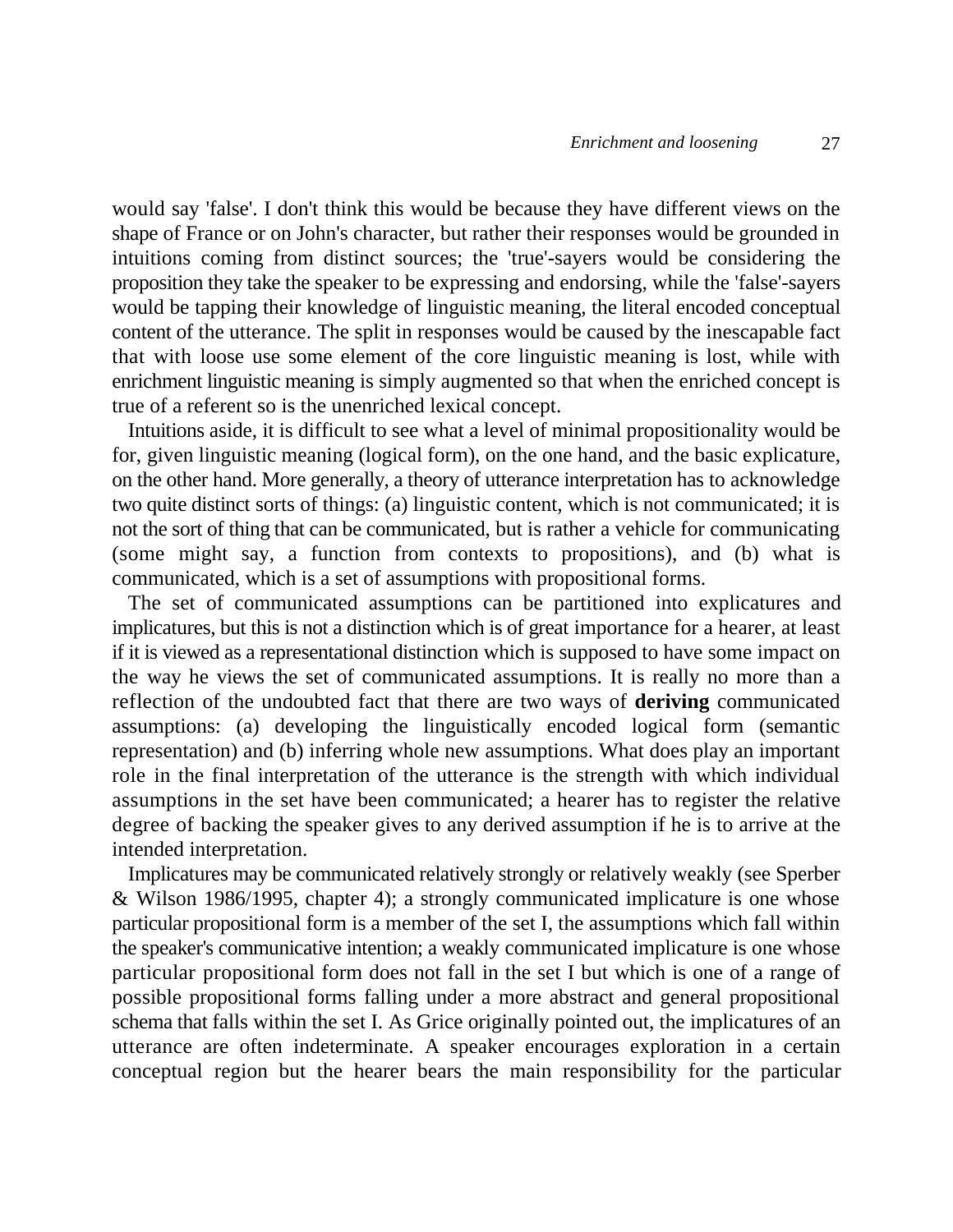propositional forms within this region that he constructs. The metaphorical types of loose use typically give rise to a range of weakish implicatures; the more creative or unusual the metaphor the wider the range of possibilities and the weaker the speaker's endorsement of any specific implicated propositional form.

The strong/weak continuum has not generally been applied to explicatures<sup>9</sup> but if either of the symmetry positions considered above turns out to be correct, in which ad hoc concepts resulting from loosening of linguistic content contribute to the proposition expressed (basic explicature), the property of indeterminacy will have to be extended to explicatures as well. Just exactly what concept is the hearer of (16a) 'Bill is a bulldozer' expected to construct out of the lexical concept *bulldozer*? The construction process is constrained by the information stored in the individual hearer's encyclopedic entry for *bulldozer* and by his bid for an interpretation consistent with optimal relevance. But this leaves a degree of leeway so that the ad hoc concept actually constructed is to that degree the hearer's responsibility. The ad hoc concept intended in more creative cases is more indeterminate, leaves more to the hearer, and so the concept which he does build receives less endorsement from the speaker, is less strongly communicated. This is essentially parallel to the indeterminacy of implicatures. Explicatures are communicated with varying degrees of strength; a conceptual range is endorsed by the speaker without any specific concept in that range being given full endorsement. Different hearers construct different possible ad hoc concepts within this range, just as different hearers construct different implicatures within the propositional range endorsed by the speaker.

On the third symmetry position where the ad hoc concept is incorporated into the proposition expressed only if it is necessary for the derivation of effects there will be cases where there simply is no complete proposition expressed by the speaker or constructed by the hearer. For instance, from the logical form of 'Bill is a bulldozer' or indeed of 'Bill is a bachelor' (that is, an enrichment case) a propositional schema with reference assigned may be formed:

# $(28)$  Bill<sub>x</sub> is [ ]

on the basis of which implicatures, endorsed to varying degrees by the speaker's use of the lexical item 'bulldozer' or 'bachelor', are derived by the hearer. If this, as yet very

 $9$ In fact the idea that the concept of weak communication might be extended to explicatures has been proposed before, by Gurkan Dogan (1992), as a result of his analyses of poems in which reference assignment indeterminacies were clearly intended by the author/speaker.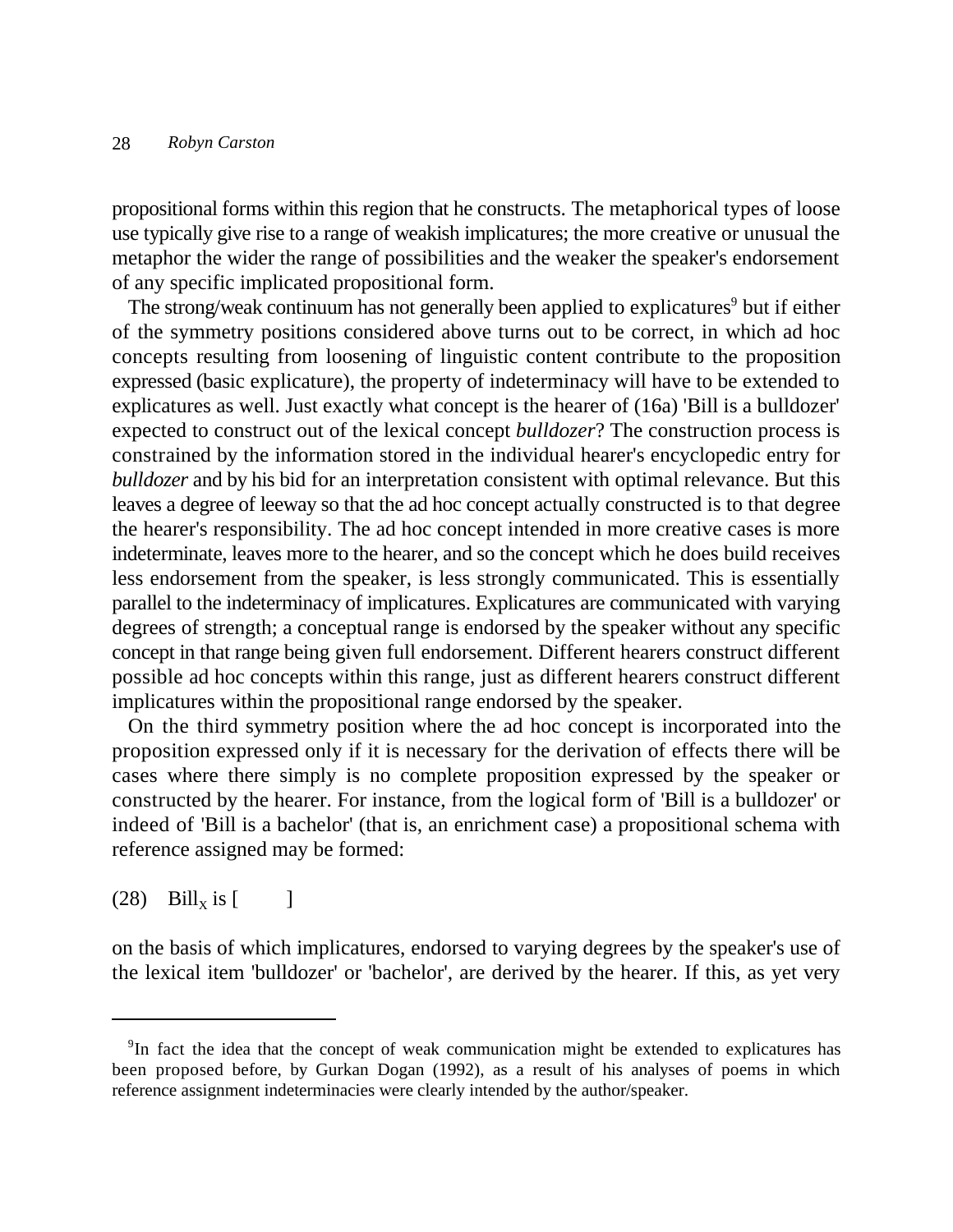roughly sketched, picture turns out to be viable it may require some further technical changes, for instance, to the way in which contextual/cognitive effects are defined. It would be premature to pursue that line here.

#### **References**

Atlas, J. 1992. Why 'three' doesn't mean 3. Unpublished ms.

- Bach, K. 1994a. Semantic slack: what is said and more. In S. Tsohatzidis (ed.) *Foundations of Speech Act Theory: Philosophical and Linguistic Perspectives*. 267-291. London and New York: Routledge.
- Bach, K. 1994b. Conversational impliciture. *Mind and Language* 9, 124-62.
- Carston, R. 1988. Implicature, explicature and truth-theoretic semantics. In R. Kempson (ed.) *Mental Representations: the Interface between Language and Reality*, 155-81. Cambridge: Cambridge University Press. Reprinted in Davis, S. (ed.) 1991. *Pragmatics: A Reader*, 33-51. Oxford University Press.
- Carston, R. 1990. Quantity maxims and generalised implicature. *UCL Working Papers in Linguistics* 2, 1-31. Revised version 1995 in *Lingua* 96, 213-244.
- Carston, R. 1993. Conjunction, explanation and relevance. *Lingua* 90, 27-48.
- Carston, R. 1996. Metalinguistic negation and echoic use. *Journal of Pragmatics* 25, 309-330.
- Dogan, G. 1992. The pragmatics of indeterminacy and indirectness of meaning: a relevance-theoretic approach to epigrams and graffiti in Turkish. PhD dissertation, University of Manchester.
- Flieger, J. 1996. Metaphor and categorization. Seminar paper, SOAS.
- Gibbs, R. & Moise, J. 1996/to appear. Pragmatics in understanding what is said. *Cognition*.
- Grice, H.P. 1978. Further notes on logic and conversation. *Syntax and Semantics: Pragmatics* 9, 113-127. Academic Press.
- Horn, L. 1985. Metalinguistic negation and pragmatic ambiguity. *Language* 61, 121-74.
- Horn, L. 1989. *A Natural History of Negation*. University of Chicago Press.
- Ifantidou, E. 1994. Parentheticals and relevance. PhD thesis, University College London.
- Papafragou, A. 1995. Metonymy and relevance. *UCL Working Papers in Linguistics* 7, 141-175.
- Papafragou, A. 1996/forthcoming. Figurative language and the semantics/pragmatics interface. *Language and Literature*.
- Reboul, A. 1989. Relevance and argumentation: how bald can you get? *Argumentation* 3, 285-302.
- Recanati, F. 1993. Truth-conditional pragmatics. In Recanati, F. *Direct Reference: From Language to Thought*. Oxford: Blackwell.
- Recanti, F. 1989. The pragmatics of what is said. *Mind and Language* 4, 295-329.
- Recanati, F. 1995. The alleged priority of literal meaning. *Cognitive Science* 19, 207-232.
- Rouchota, V. 1992. On the referential/attributive distinction. *Lingua* 87, 137-167.
- Sperber, D. & Wilson, D. 1985/6. Loose talk. *Proceedings of the Aristotelian Society* LXXXVI, 153-71.
- Sperber, D. 1989. Concepts and fuzziness. Talk at the Relevance Theory Workshop, Essex.
- Sperber, D. & Wilson, D. 1986. *Relevance: Communication and Cognition*. Oxford: Blackwell.
- Sperber, D. & Wilson, D. 1995. *Relevance: Communication and Cognition*. Oxford: Blackwell.